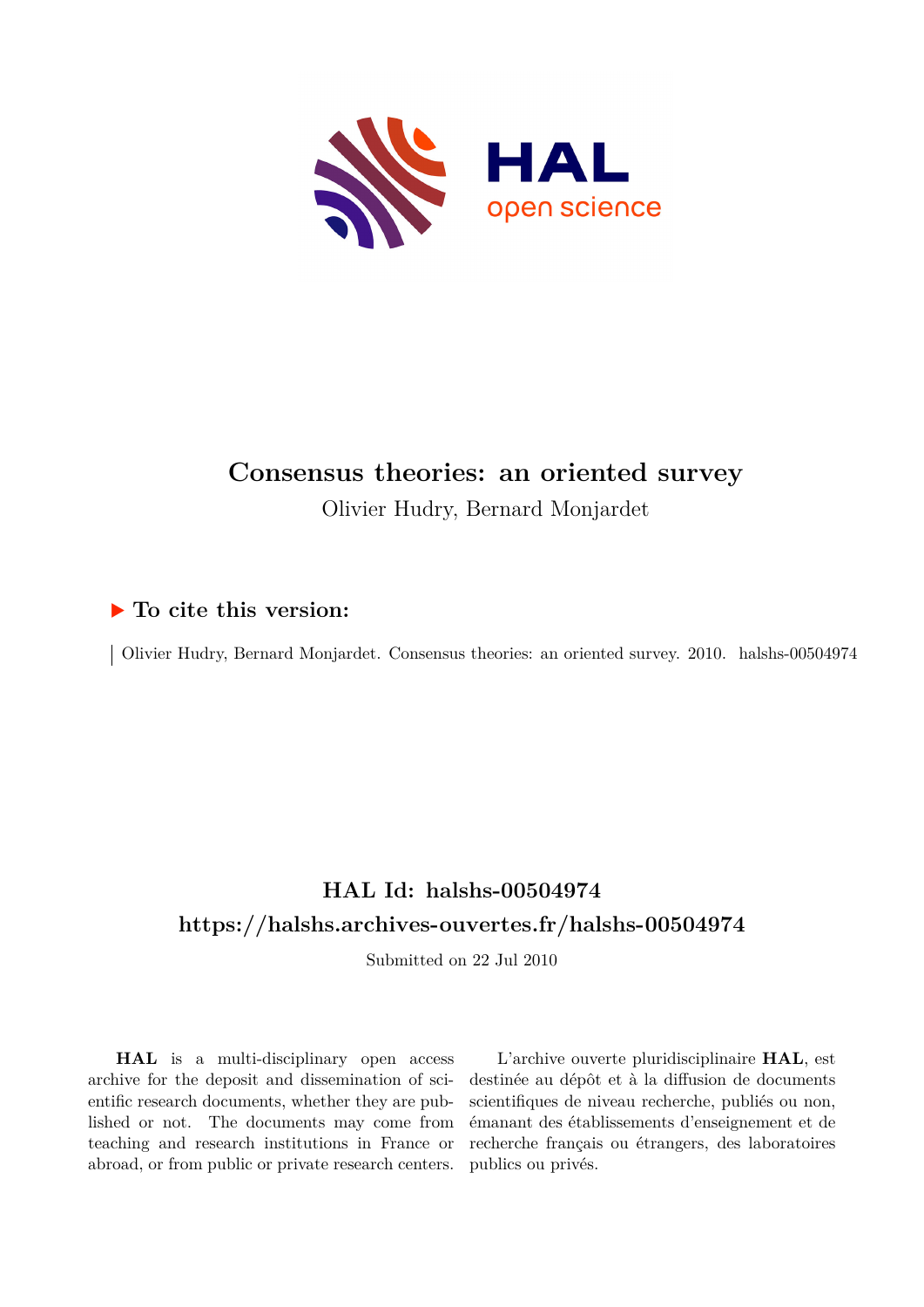

**Documents de Travail du Centre d'Economie de la Sorbonne**



# **Consensus theories : An oriented survey**

Olivier HUDRY, Bernard MONJARDET

**2010.57**

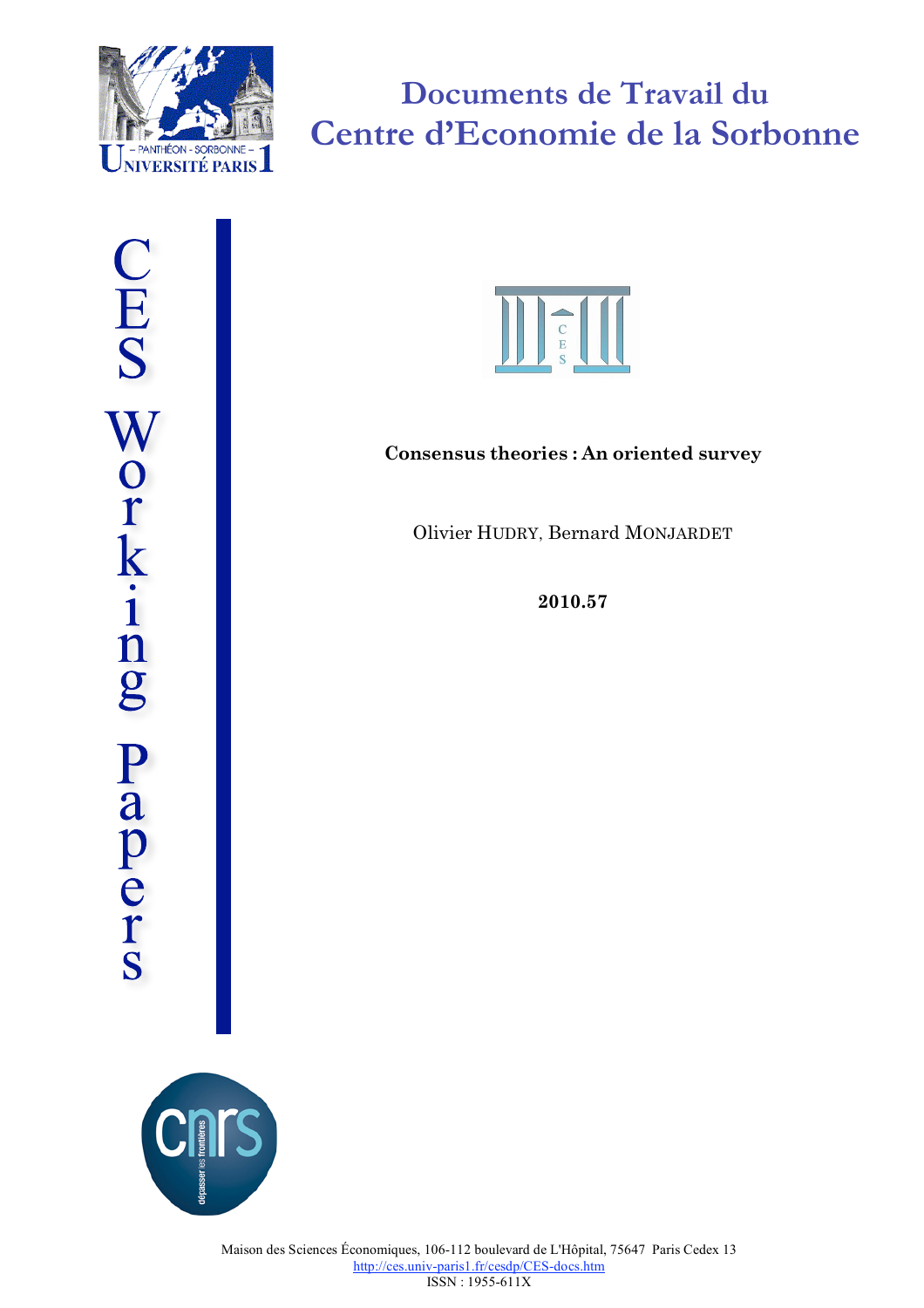### CONSENSUS THEORIES. AN ORIENTED SURVEY

# Olivier HUDRY1, Bernard MONJARDET2

#### Théories du consensus. Une synthèse orientée

RÉSUMÉ – Cet article présente une vue d'ensemble de sept directions de recherche en théorie du consensus : résultats arrowiens, règles d'agrégation définies au moyen de fédérations, règles définies au moyen de distances, solutions de tournoi, domaines restreints, théories abstraites du consensus, questions de complexité et d'algorithmique. Ce panorama est orienté dans la mesure où il présente principalement – mais non exclusivement – les travaux les plus significatifs obtenus – quelquefois avec d'autres chercheurs – par une équipe de chercheurs français qui sont – ou ont été – membres pléniers ou associés du Centre d'analyse et de mathématique sociale (CAMS).

MOTS-CLÉS – théories du consensus, résultats arrowiens, règles d'agrégation, distances, médiane, solutions de tournoi, domaines restreints, valuations inférieures, demi-treillis à médianes, complexité.

SUMMARY – This article surveys seven directions of consensus theories: Arrowian results, federation consensus rules, metric consensus rules, tournament solutions, restricted domains, abstract consensus theories, algorithmic and complexity issues. This survey is oriented in the sense that it is mainly – but not exclusively – concentrated on the most significant results obtained, sometimes with other searchers, by a team of French searchers who are or were full or associate members of the *Centre d'analyse et de mathématique sociale* (CAMS).

KEYWORDS – consensus theories, Arrowian results, aggregation rules, metric consensus rules, median, tournament solutions, restricted domains, lower valuations, median semilattice, complexity.

## I. INTRODUCTION

 $\overline{a}$ 

Let us specify the contents of this paper. By *consensus theory*, we mean any theory dealing with a problem where several "objects" must be merged into one (or several) "consensus object(s)" of the same or of similar nature that in some sense represent(s) them at best. This

<sup>&</sup>lt;sup>1</sup> Télécom ParisTech, 46, rue Barrault, 75634 Paris Cedex 13, hudry@enst.fr. O. Hudry's research was supported by the ANR project "Computational Social Choice" n° ANR-09-BLAN-0305-03.

<sup>2</sup> Centre d'Économie de la Sorbonne, Université Paris I Panthéon Sorbonne, Maison des Sciences Économiques, 106-112, boulevard de l'Hôpital, 75647 Paris Cedex 13, and CAMS, EHESS, Bernard.Monjardet@univ-paris1.fr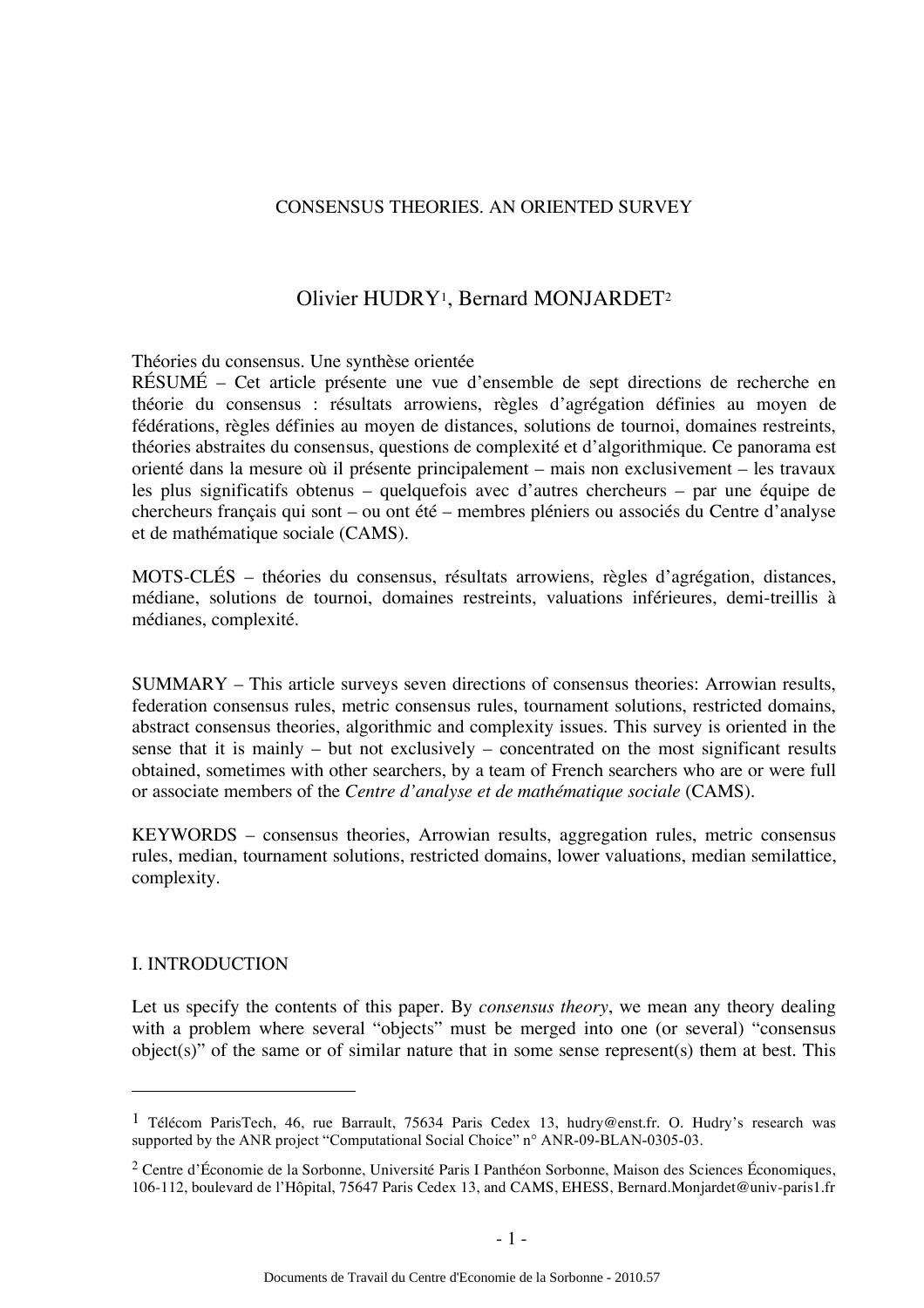type of problem appears first with the problem of means in statistics. Here the objects are numbers (the elements of a statistical series) and the aim is to find a number summarizing this series as well as possible (classical answers are the arithmetical mean, the median or the mode). In social choice theory and multiple criteria decision aid, the objects can be preferences expressed by voters or through criteria. These preferences can be modelled by – crisp or fuzzy – binary relations like – crisp or fuzzy – orders (of various kinds); they can also be represented by utility functions. One can also consider the case where voters' preferences are expressed via choice functions. In cluster analysis, the objects to aggregate can be classifications, like partitions (or, equivalently, equivalence relations) or hierarchies (also called *n*-trees). They can also be functions like ultrametrics. In biomathematics, the objects can be unrooted trees or molecular sequences. In computer science, they can be rankings given by Web search engines. Merging symbolic objects is a topic of artificial intelligence. There is a large amount of practices and literature in sport to aggregate the scores given by judges (or obtained on several criteria) on the performances of the athletes. Finally, the recently largely developed topic of "judgment aggregation" appears at least as soon as 1785 with Condorcet's *Essai sur l'application de l'analyse à la probabilité des décisions rendues à la pluralité des voix* [1785].

This survey deals with seven main directions in consensus theories that will be examined in the following sections.

1. *Arrowian results*. Arrow's theorem [1951] shows that imposing some a priori desirable properties to an aggregation function may lead to a very unsatisfactory rule, namely a "dictatorship", in which the consensus object is the object provided by the "dictator"3. In fact, if we add, as a condition for the rule, that it must not be dictatorial or – more generally – "oligarchic", one often gets impossibility results. Since then, many other impossibility results have been obtained from this "axiomatic" approach.

2. *Federation consensus rules*. These rules are the generalization of the classical majority rule promoted by Condorcet. In the majority rule applied to the preferences of voters, an alternative *x* is collectively preferred to another alternative *y* if a majority of voters prefers *x*  to *y*. Now, this rule is extended by replacing the family of usual majorities by a family (called federation) of generalized majorities. For instance, we can take the family of all the subsets of voters with a size greater than or equal to a given integer *q*, obtaining thus the so-called quota rules. But like the majority rule, these federation rules can lead to unsatisfactory consensus objects. Recall that the majority rule applied to preferences can lead to an "effet Condorcet" (see Example 1 in Section V), i.e. to cycles  $a > b > c > a$  in the collective preference, where  $x > y$  means that *x* is preferred to *y* by a majority (here, the relation  $>$  is not assumed to be transitive).

3. *Metric consensus rules.* If one reckons that a consensus rule does not need to satisfy all Arrow's axioms and especially the independence axiom, many rules are available and in particular the metric rules. To define such a rule, the set of objects is made a metric space by introducing a notion of distance between (any) two objects. Then, based on this distance, we define a remoteness function between an *n*-tuple of these objects and any object. The consensus objects of an *n*-tuple are those minimizing this remoteness. Section IV develops particularly the most known metric rule, namely the so-called median procedure.

4. *Tournament solutions*. A tournament is a binary relation *T* such that, for any distinct elements  $x$  and  $y$ , we have one and only one of the following two possibilities:  $x$  is preferred to *y* according to  $T (xTy)$  or *y* is preferred to *x* according to  $T (yTx)$ . A transitive tournament is

 $3$  In fact, such a dictator is called an absolute dictator and it is obtained when the preferences are linear orders. In Arrow's theorem on complete preorders, the dictator imposes only his strict preference (and not his indifference) between two alternatives.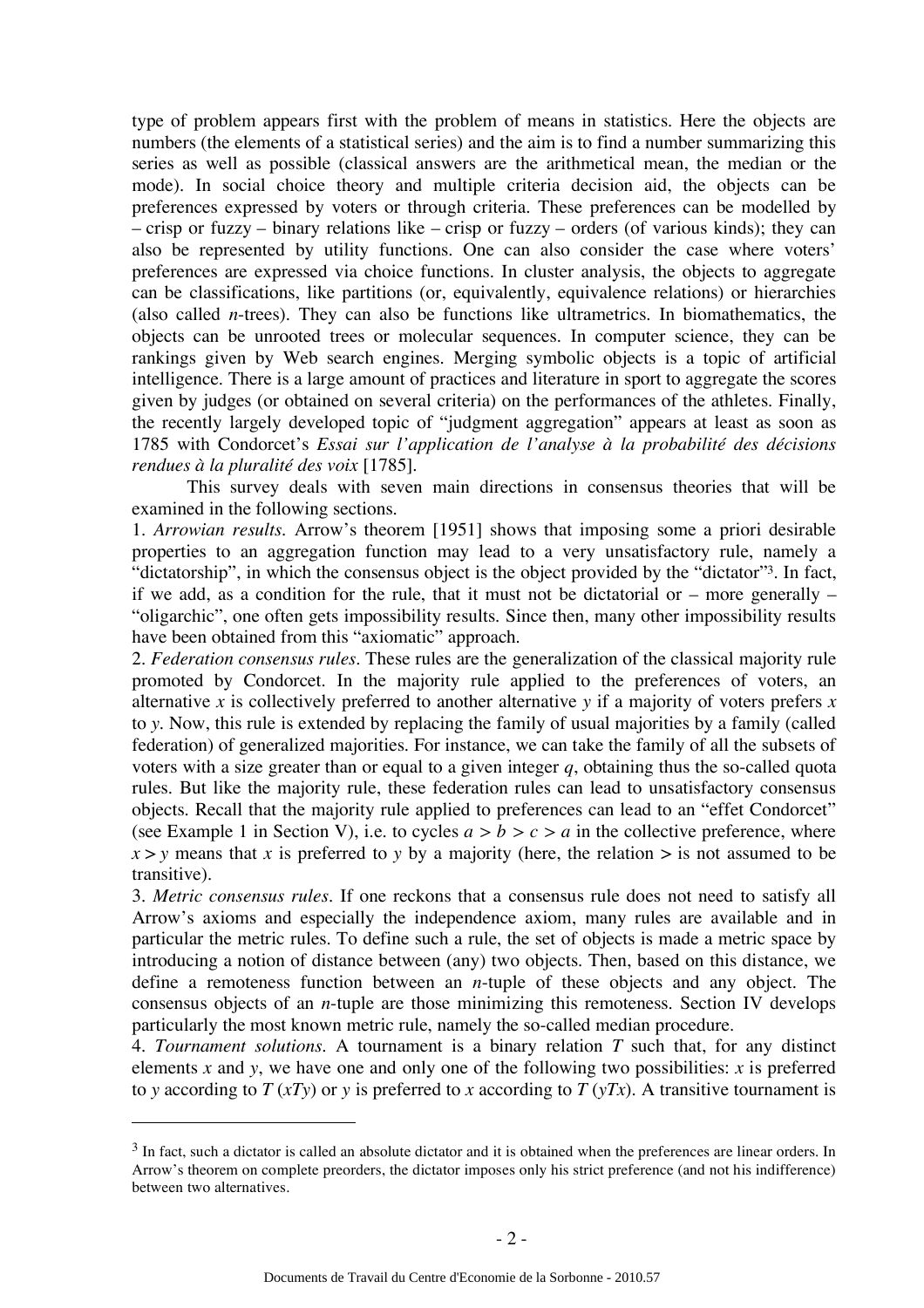a (strict) linear order and conversely. Such a structure can be used to summarize the result of a pairwise comparison method when there is no tie. Such a tournament may be transitive; it is then a linear order and it is natural to consider that the first element of the linear order is the winner of the pairwise comparison method. It is more difficult and thus more disputable to determine a winner when the tournament is not transitive. The aim of tournament solutions is to determine a winner from a tournament, sometimes to rank all the elements to which the pairwise comparison method is applied.

5. *Restricted domains.* Another classical way to escape impossibility Arrowian theorems is to restrict the domain of objects to aggregate. In particular, there is a big amount of literature on this topic in social choice theory and we will present results related to the case where preferences are modelled by linear orders.

6. *Abstract consensus theories.* It was observed that very similar consensus results appear in different fields. For instance, there are "oligarchic" results in the aggregation of orders, choice functions or partitions. This fostered the researchers to find aggregation results on more "abstract" objects in order to generalize and unify those obtained in particular domains.

7. *Complexity issues*. From a practical point of view, the algorithmic complexity of a method plays an essential role; for instance for an election, it is quite important to be able to declare who is the winner in a "reasonable" time. In this respect, polynomial methods are usually preferable to exponential methods. Indeed for an exponential method the CPU time may quickly become prohibitive if we want to compute an exact solution. Now when a problem is NP-hard (or NP-complete if we deal with a decision problem, i.e. a problem in which a question is set with "yes" or "no" as its answer), the only methods known nowadays to solve the problem exactly are exponential. It is thus quite important to know whether the considered problem is polynomial or NP-hard.

On the other hand, this survey is oriented since we will mainly – but not exclusively – survey the most significant contributions of a team of researchers<sup>4</sup> who are or were full or associate members of the "Centre d'analyse et de mathématique sociale" (CAMS) at the "École des hautes études en sciences sociales" (EHESS)5. These contributions are contained in some of the about one hundred papers written by them (often in cooperation with other – French or not – searchers) on consensus problems<sup>6</sup>. These papers were published from 1952 and the first ones were generally written in French, which can explain that they remained rather unknown7. Moreover, since this paper will be published in a special issue of *Mathématiques et Sciences humaines* in Bruno Leclerc's honour, we will particularly develop his contributions. A much more exhaustive survey on a large part of the literature on consensus theories up to 2003 can be found in Day and McMorris's excellent book *Axiomatic Consensus Theory in Group Choice and Biomathematics* [2003]. An older survey for the consensus of classifications is [Leclerc, 1998]. A recent survey on the main aspects of the

<sup>4</sup> Barbut, Barbut-Le Conte de Poly, Barthélemy, Bermond, Chameni-Nembua, Domenach, Guilbaud, Feldman-Högaasen, Hudry, Leclerc, Monjardet, Raderanirina, Rosenstiehl.

<sup>5</sup> Obviously, this survey is still less a survey on the contributions of French searchers on consensus theories. Since Borda and Condorcet, there are many of them: without attempting to be exhaustive, let us mention Caen's team in social choice theory around Maurice Salles (Lepelley, Mbih, Merlin, Vidu…) and people like Bloch, Bordes, Bouyssou, Demange, Dubois, Grabisch, Kolm, Laslier, Laffond, Lainé, Lang, Lebreton, Mongin, Moulin, Perny, Prade, Roy, Tallon, Trannoy... For details on the CAMS, see [Monjardet, 2005].

<sup>6</sup> The list of these papers up to 2003 can be found in [Monjardet 2005].

<sup>&</sup>lt;sup>7</sup> It is stranger for some other papers written in English, published in reputed international journals and containing significant results.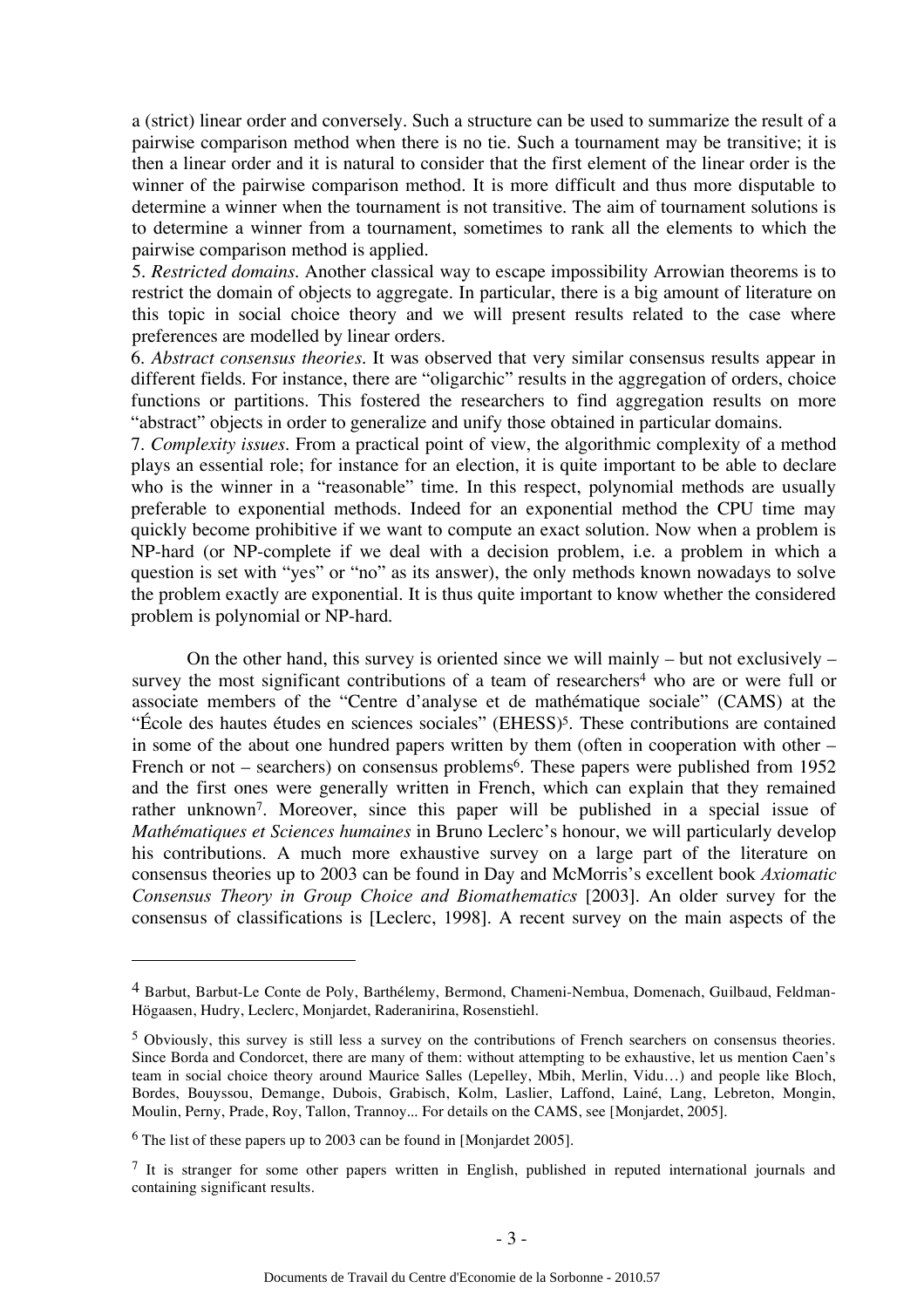median procedure is [Hudry, Leclerc, Monjardet and Barthélemy, 2009], whereas related surveys on the linear ordering problem are [Charon and Hudry, 2007a and 2010]. Finally, a survey on the complexity of voting procedures is [Hudry, 2009a].

Remark. Unless stated otherwise, all the mathematical objects considered in this paper are finite.

#### II. ARROWIAN RESULTS

 $\overline{a}$ 

The "axiomatic" approach initiated by Arrow for *complete preorders*8 was used for many other objects. As soon as 1952, Guilbaud [1952] uses it for judgment aggregation (see Section VII). Brown [1975] uses it for orders and Mirkin [1975] for partitions. Barthélemy [1982] uses it when the domain and the codomain of the aggregation function are sets of orders. He assumes that the domain is sufficiently large, in the sense that, for any triple of alternatives, it contains all the possible orders (except maybe the trivial one). Then he shows that when this domain is included in the codomain, the only aggregation functions satisfying the independence condition9 and the weak Pareto principle10 are the *absolute dictatorships* or the *absolute oligarchies*11.

We said above that the preferences of an individual can also be expressed by a choice function. The aggregation of choice functions was first studied by the Russian school (Aizerman, Aleskerov, Malishevsky…; see for instance [Aleskerov, 1999]). Monjardet and Raderanirina [2004] study the latticial structure of some significant classes of choice functions. Then, using the latticial approach presented below in Section VII, they obtain axiomatic results on the aggregation of choice functions in these classes.

In cluster analysis, Mirkin [1975] was the first to use the axiomatic method for the case of partitions and to obtain an oligarchic result. His result was improved by Leclerc [1984] as a by-product of his significant theorem on the consensus of valued preorders. A *valued preorder* (or *valued quasi-order*) on a set *X* is a map  $p: X^2 \to \mathbf{R}^+$  satisfying, for all  $(x, y, z) \in X^3$ ,  $p(x, z) \le \max(p(x, y), p(y, z))$  and, for every  $x \in X$ ,  $p(x, x) = 0$ . So, the valued preorders are – under duality – identical to the *fuzzy preorders* satisfying maxmin transitivity [Zadeh, 1971]. On the other hand, a symmetric valued preorder, i.e. satisfying  $p(x, y) = p(y, y)$ *x*), is an *ultrametric* distance<sup>12</sup>. The set  $\nu$  of all valued preorders is ordered by the pointwise order on functions and closed with respect to the usual join operation:

<sup>8</sup> A *complete preorder R* (called *ordering* by Arrow and also called *weak order*, *weak ordering*, *complete preordering*, *complete quasi-ordering*, *linear preorder*, *ranking*, etc.) is a complete (we must have *xRy* or *yRx*) and transitive (*xRy* and *yRz* imply *xRz*) binary relation. An antisymmetric (*xRy* and *yRx* imply  $x = y$ ) complete preorder is a *linear order*. An *order* is a reflexive (*xRx*), antisymmetric and transitive binary relation; so, an order is a linear order if and only if it is complete.

<sup>&</sup>lt;sup>9</sup> The *independence* condition says that if the preferences restricted to two alternatives of two profiles are the same, then the collective preference for these profiles on these alternatives must be the same. This condition (with some variants) can be stated for any consensus function.

<sup>&</sup>lt;sup>10</sup> The weak Pareto principle says that the aggregation function must preserve the unanimous preferences of the voters.

<sup>11</sup> In an *absolute oligarchic rule*, the consensus object is completely determined only by some voters. For instance, when the objects are orders, the consensus object is the intersection of the orders given by these voters (i.e. their unanimous preferences).

<sup>&</sup>lt;sup>12</sup> Ultrametrics are significant in cluster analysis since they induce a chain of nested (and indexed) partitions.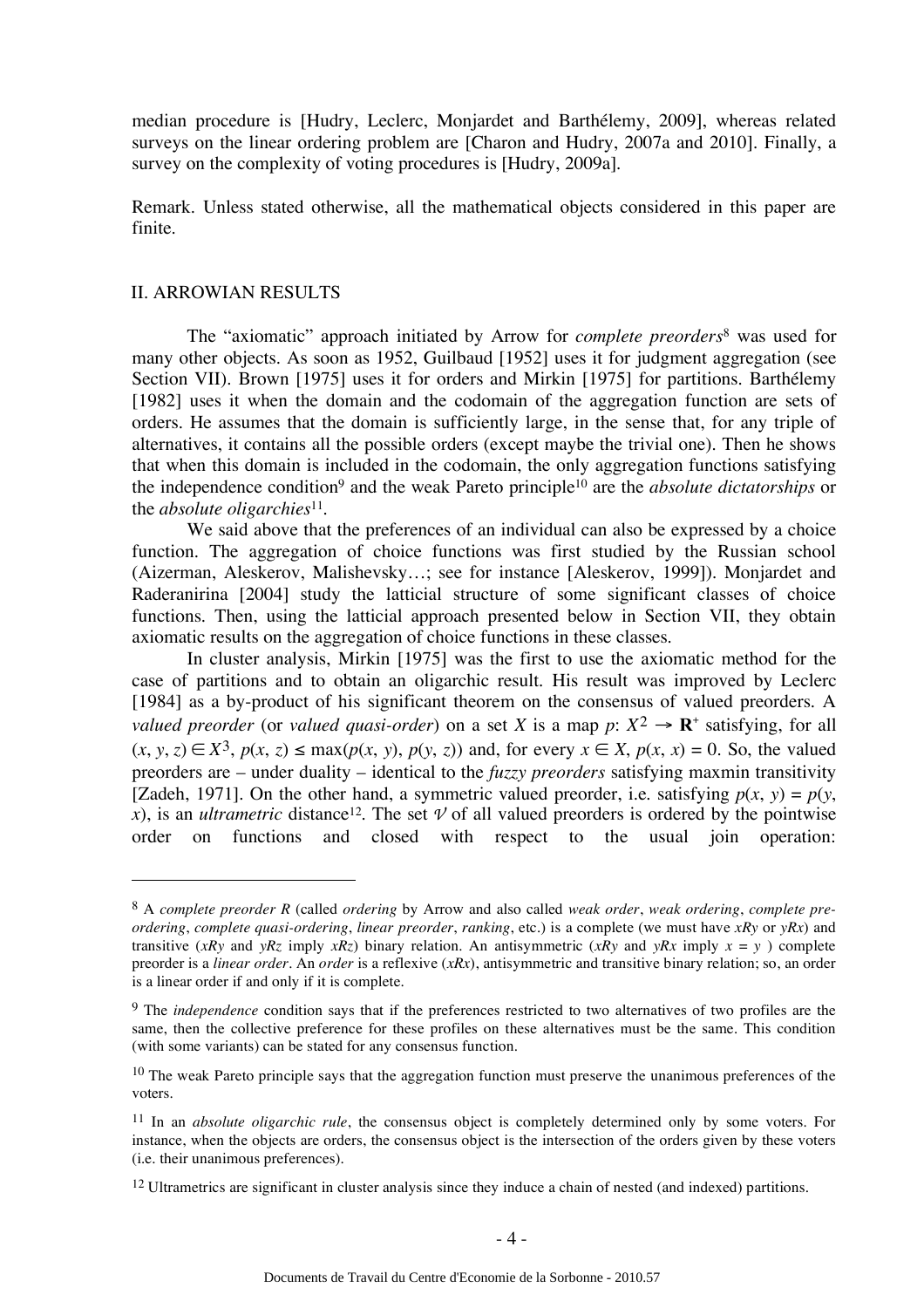$p \vee p' (x, y) = \max(p(x, y), p'(x, y))$ . Leclerc defines two "Arrow-like" axioms for the aggregation of valued preorders. Let *F* be a map  $\mathcal{V}^n \to \mathcal{V}$  and let *p* (respectively, *p'*) denote the image  $F(\Pi)$  (respectively,  $F(\Pi')$ ) of a profile  $\Pi = (p_1, ..., p_n)$  (respectively,  $\Pi'$ ) of valued preorders; these axioms are:

*Efficiency*: for every profile  $\Pi \in \mathcal{V}^n$  and all  $(x, y) \in X^2$ ,

 $\max p(x, y) \le \max_{i \in \{1, 2, ..., n\}} p_i(x, y).$ 

*Binariness*: for all the profiles  $(\Pi, \Pi') \in (\mathcal{V}^n)^2$  and  $(x, y) \in X^2$ ,

 $p_i(x, y) = p'_i(x, y)$  for  $i \in \{1, 2, ..., n\}$  implies  $p(x, y) = p'(x, y)$ .

We may observe that these axioms are generalizations of classical Paretian and independence axioms. Then, Leclerc obtains the following result (where  $\circ$  is the composition operation of two maps):

#### THEOREM 1.

 $\overline{a}$ 

*A consensus function F:*  $\mathcal{V}^n \to \mathcal{V}$  *satisfies the efficiency and binariness properties if and only if there exist n reductive and isotone*<sup>13</sup> maps  $f_1, \ldots, f_n$  from  $\mathbb{R}^+$  *into itself such that*  $F(\Pi) = (f_1 \circ p_1) \vee (f_2 \circ p_2) \vee \dots \vee (f_n \circ p_n).$ 

Replacing  $\mathbb{R}^+$  by the set  $\{0, 1\}$  ordered by <, Leclerc shows that the following results are particular cases of Theorem 1: Mas-Collel and Sonnenschein's result [1972] on complete preorders14, Brown's result [1975] on orders, Mirkin's result [1981] on preorders. Moreover he obtains a form of Arrow's 1951 theorem. Other particular cases deal with cluster analysis where Leclerc obtains – as already noticed – an improvement of Mirkin's 1975 theorem on partitions<sup>15</sup> and a result on the consensus of ultrametrics. On the other hand, the above result is considerably extended in [Leclerc, 1991]. Here, valued preorders are replaced by much more general *valued objects*16 defined by maps from a lattice of *objects* into a lattice of *values*. The set of these valued objects is itself a lattice (isomorphic to a lattice of *Galois maps*17) and so, one can apply, and above all particularize to this case, the results of the latticial consensus theory described in Section VII. Then, consensus functions called *extensively oligarchic* (dual generalizations of the above map *F*) are characterized.

For the case of *hierarchies*<sup>18</sup> in cluster analysis, variants of Arrow's independence axiom lead to characterizations of dictatorship and absolute dictatorships consensus rules [Barthélemy and McMorris, 1989], [Barthélemy, McMorris and Powers, 1991, 1992].

The above Arrowian results are often "negative" since, by adding as a condition for the rule that it must not have a dictatorial or oligarchic form, we often obtain impossibility results. The Arrowian approach leads to more positive results when it comes to axiomatic characterizations of interesting consensus rules, a line of research initiated by May as soon as

<sup>&</sup>lt;sup>13</sup> A map *f* from **R**<sup>+</sup> into **R**<sup>+</sup> is *reductive* if  $f(x) \le x$  and *isotone* if  $x \le y$  implies  $f(x) \le f(y)$ .

<sup>&</sup>lt;sup>14</sup> Mas-Collel and Sonnenschein's result deals with the aggregation of complete preorders into the so-called *quasi-transitive* relations, i.e. the complete relations for which the asymmetric part is an order.

<sup>&</sup>lt;sup>15</sup> This improved form was found again by [Fishburn and Rubinstein, 1986]; see [Barthélemy 1988a].

<sup>16</sup> They could as well be called *fuzzy objects*, but in the paper they are rather strangely called *valued preferences*.

<sup>&</sup>lt;sup>17</sup> A Galois map between two lattices is a map *f* such that  $f(x \vee y) = f(x \wedge y)$  and  $f(0) = 1$ .

<sup>&</sup>lt;sup>18</sup> A *hierarchy* – also called *n-tree* – on a set *E* is a family  $H$  of subsets (called *classes* or *clusters*) of *E* such that if two classes have a nonempty intersection, then one of these classes is contained in the other. One also assumes that  $E$  and all the singletons are classes and that the empty set is not a class.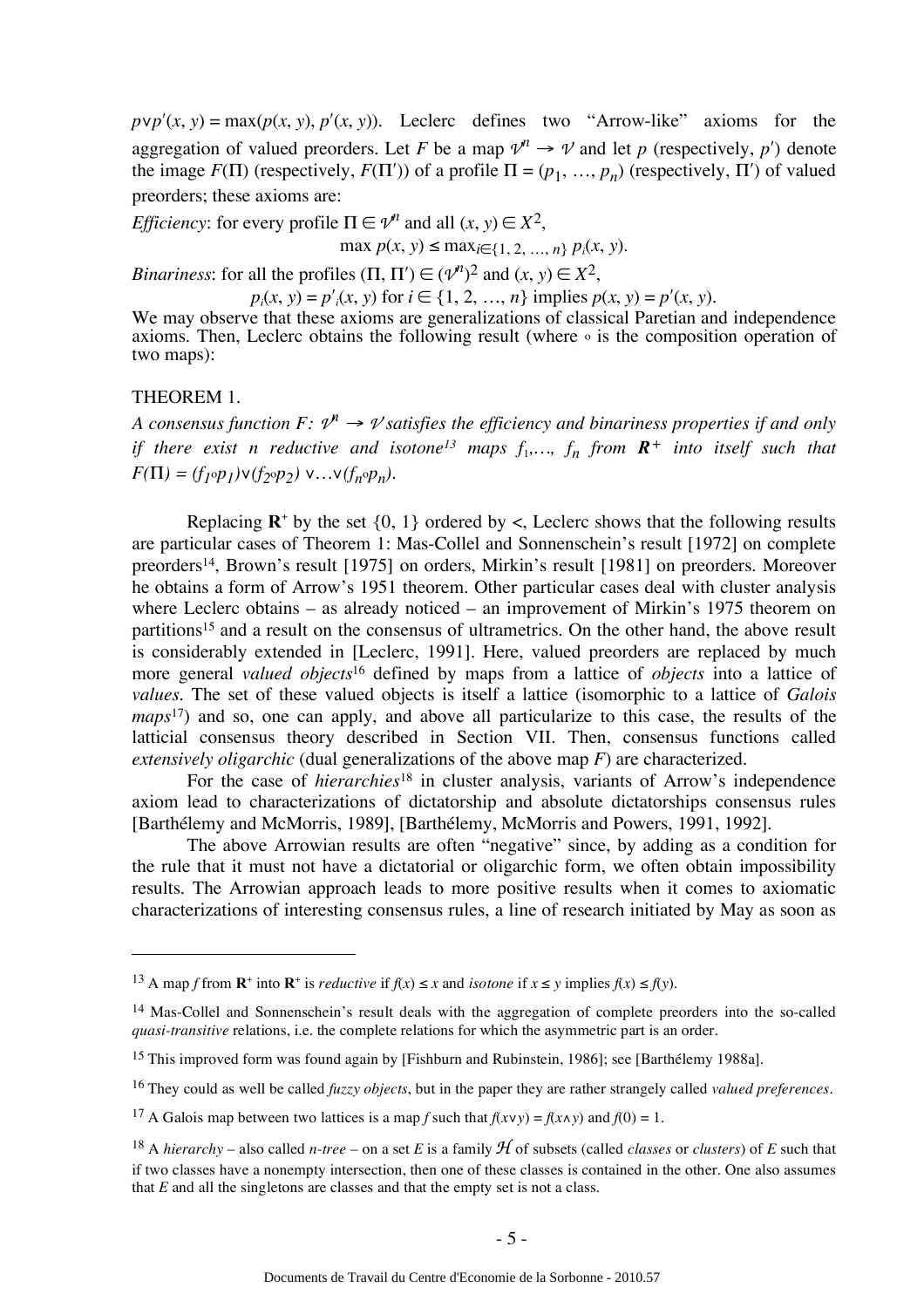1952 for the majority rule [May, 1952]. Several such results will be presented in the following sections.

#### III. FEDERATION CONSENSUS RULES

A *federation* (also called *simple game*<sup>19</sup>)  $\mathcal F$  on a set *N* is a family  $\mathcal F$  of subsets of *N* (called *coalitions*) closed under supersets:

 $\forall S \subseteq N$  and  $\forall U \subseteq N$ ,  $S \in \mathcal{F}$  and  $S \subseteq U$  ⇒  $\forall U \in \mathcal{F}$ .

Federations allow defining consensus rules for many objects. For instance, let  $N = \{1, 2, ..., n\}$ be a set of *n* voters choosing their preference relations in a set of relations defined on a set *A*  and let  $\Pi = (R_1, R_2, ..., R_n)$  be a profile of relations. For  $(x, y) \in A^2$ , we set:

 $N_{\Pi}(x, y) = \{i \in \mathbb{N} : xR_i y\}$  and  $n_{\Pi}(x, y) = |N_{\Pi}(x, y)|$ .

Then, the collective preference relation  $R_F(\Pi)$  associated with the federation  $\mathcal F$  and the profile  $\Pi$  is given by:

$$
\forall (x, y) \in A^2, [xR_{\mathcal{F}}(\Pi)y] \Leftrightarrow [N_{\Pi}(x, y) \in \mathcal{F}].
$$

So, we take as the consensus relation the ordered pairs unanimously present in at least a coalition, what can also be written:

$$
R_{\mathcal{F}}(\Pi) = \bigcup_{S \in \mathcal{F}} \{ \cap \{R_i, i \in S\} \}
$$

(a formulation that will be generalized in Section VII).

The usual *majority rule* is obtained by considering the federation formed by all the majority coalitions, i.e. the coalitions of size greater than *n*/2. More generally, the so-called *quota rules* are defined by an integer *q* and the federation

$$
\mathcal{F}_q = \{ S \subseteq N : |S| \ge q \}.
$$

By increasing the quota *q*, we put in the consensus relation ordered pairs more and more frequent in the relations of the profile. In the extreme case where  $q = n$ , we obtain the *Pareto* (or *unanimity*) *rule* where the consensus relation keeps only the unanimous ordered pairs.

We find again the oligarchic rules of the previous section (see footnote 11) by taking a *filter*, i.e. the set of supersets of a fixed set  $M \subseteq N$ , as the federation. If the set *M* is reduced to a singleton {*i*}, i.e. if the filter is an *ultrafilter*, we obtain an (absolute) dictatorship, since the consensus relation is *Ri*.

Guilbaud [1952] was the first to use federations (called *families of generalized majorities* by him). He stated an Arrowian theorem for judgment aggregation (see Section VII) by essentially proving that Arrowian conditions required for a federation consensus rule imply that the federation is an ultrafilter<sup>20</sup>.

In [Monjardet, 1978], federation<sup>21</sup> rules are used for tournaments. The problem of aggregating tournaments occurs for instance with the paired comparison method in sociopsychology. When a subject is asked to give all his binary preferences between some objects, the result can contain *intransitivities*, as  $a > b > c > a$ . So, when the subject must express strict preferences (indifference and abstention are excluded), the result is a tournament. In [Monjardet, 1978], several axiomatically-defined aggregation rules on tournaments are

 $19$  This last appellation is due to von Neumann and Morgenstern who use this structure in their theory of games. It is unfortunate that it went on again in the different context of social choice theory. The better term of *federation* is due to Mirkin [1981].

<sup>20</sup> For the use of ultrafilters in social choice theory, see [Monjardet, 1983].

<sup>21</sup> Here a federation is called a *family of majorities* and it satisfies an additional condition: a coalition belongs to the family  $\mathcal F$  if and only if the complementary coalition does not belong to  $\mathcal F$ .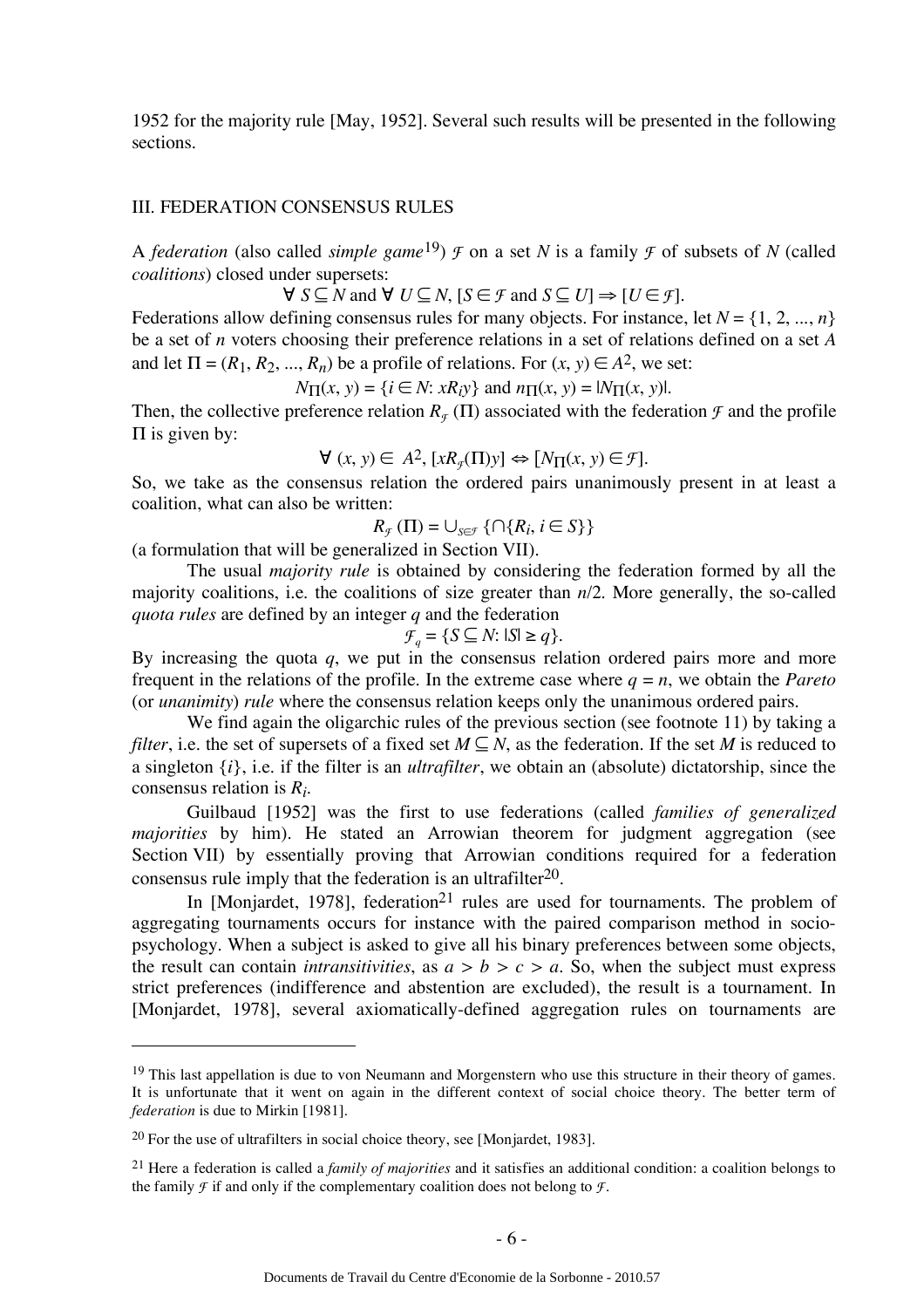characterized as rules defined by federations. As a by-product, one obtains a Galois connexion<sup>22</sup> showing the duality between Arrow's theorem and Ward's theorem<sup>23</sup> for linear orders.

The general problem with the federation consensus rules is that the consensus object may be unsatisfactory. First, it may not belong to the class of considered objects (for instance, the majority rule on linear orders may produce a non-transitive tournament). But, even if it is not the case, the consensus object may remain unsatisfying. For instance, in cluster analysis, the unanimity rule applied to hierarchies is often called the *strict rule*. This rule, like more generally other quota rules, gives a hierarchy but which may miss some structural features of the aggregated hierarchies and, in particular, the fact that two elements of the set *E* of elements to classify may be put together in all the hierarchies before to be joined by a third element. Then, one would wish that these two elements appear in some cluster of the consensus hierarchy not containing the third element. The celebrated *Adams's rule* [Adams, 1986] achieves this wish. First, Adams associates a *nesting relation* on the subsets of *E* with any hierarchy and conversely. Then, given a profile of hierarchies, the consensus hierarchy is this one corresponding with the intersection of all the nesting relations associated with the hierarchies of the profile. The one-to-one correspondence between hierarchies and nesting relations has been generalized to a one-to-one correspondence between *Moore families*24 and *overhanging relations* by Domenach and Leclerc [2004a, 2004b, 2007]. The problem to aggregate Moore families occurs in several fields and raises the same type of difficulties as the above problem for hierarchies. Then, Adams's method can be generalized by using quota rules on the overhanging relations associated with a profile of Moore families. But the obtained relation is not necessarily an overhanging relation. Nevertheless, one can show that there exists at most a unique overhanging relation containing this relation and satisfying another desirable condition [Leclerc, 2004], [Domenach and Leclerc 2004b]. Now, when this overhanging relation exists, one can come back to a Moore family. If one applies this method to aggregate Moore families of a special class, one still needs to obtain a Moore family of the same type. It is shown in [Domenach, 2010] that it is indeed the case for some classes of Moore families.

## IV. METRIC CONSENSUS RULES

 $\overline{a}$ 

The most known metric rule is the so-called *Kemeny rule* defined for complete preorders in [Kemeny, 1959]. Kemeny defines a measure of distance between two complete preorders as the number of their *disagreements*<sup>25</sup>*.* This measure is actually a distance since it is nothing else than the well-known *symmetric difference distance*. Then, Kemeny defines the

<sup>&</sup>lt;sup>22</sup> For all terms of order or lattice theories not defined here, see for instance [Davey and Priestley, 2001] and [Caspard, Leclerc and Monjardet, 2007].

<sup>&</sup>lt;sup>23</sup> A *cyclic triple* of preferences on three objects *a*, *b*, *c* is a triple such as:  $a > b > c$ ,  $b > c > a$  and  $c > a > b$ . Ward's theorem says that majority rule applied on linear orders belonging to a set of linear orders always provides an order if and only if this set does not contain cyclic triples.

<sup>24</sup> A *Moore family* (also called a *closure system*) on a set *N* is a family *F* of subsets of *N* (the *closed sets*) closed by intersection and containing the set *N*. By adding the empty set to a hierarchy, this one becomes a closure system.

<sup>&</sup>lt;sup>25</sup> Two complete preorders have two (respectively one) *disagreement(s)* for the pair  $\{x, y\}$  if one prefers *x* to *y* and the other *y* to *x* (respectively, is indifferent between *x* and *y*). In the case of linear orders where the number of disagreements can only be equal to 0 or 2 for each pair, half this distance normalized between –1 and +1 is Kendall's tau, well-known to the statisticians [Kendall, 1938].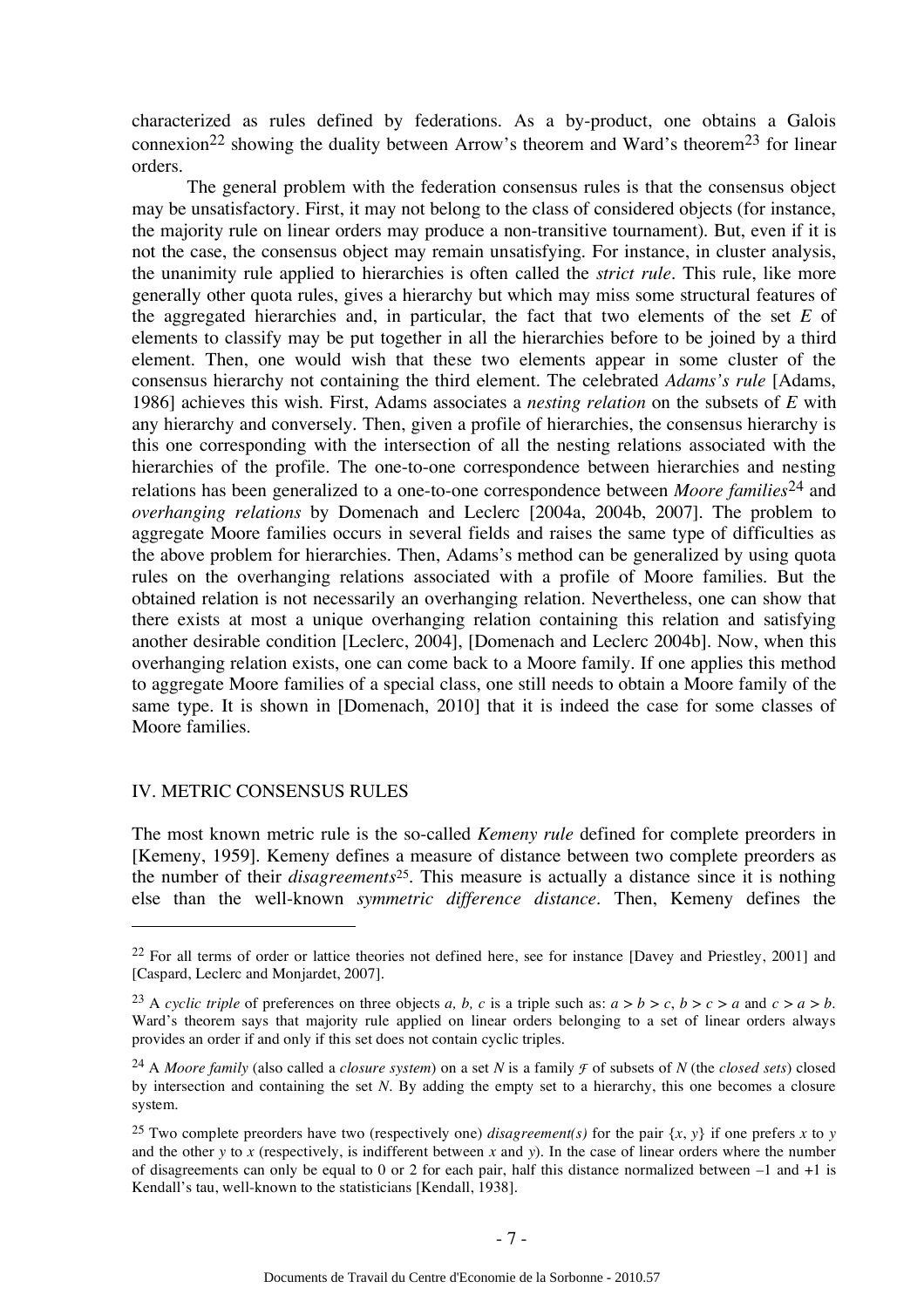*remotenes*s between a profile of complete preorders and a complete preorder as the sum of the distances between this complete preorder and those in the profile. Finally, he defines the consensus complete preorders of a profile as the complete preorders minimizing the remoteness to this profile. His paper contains also an axiomatic characterization of the symmetric difference distance between complete preorders. Barthélemy [1979, see also 1981] improves it in a paper containing characterizations of this same distance for the most used sets of relations and where he also shows the independence of the considered axioms.

Any set of binary relations (and, more generally of sets) endowed with the symmetric difference distance becomes a metric space. In a metric space, a "point" minimizing the sum of its distances to an *n*-tuple of other points is classically called a (*metric*) *median* of these points. Then, Kemeny's rule is a particular case of what has be called the *median procedure*<sup>26</sup> to define consensus objects. In the case of arbitrary binary relations, this procedure has been independently proposed by Barbut [1967] and Mirkin [1974]. Both authors observe that the majority (or Condorcet) relation of a profile of (arbitrary) relations is a median of this profile. But, this procedure is a "multiprocedure" in the sense that a profile has generally several medians. And generally the computation of median objects amounts to solve difficult combinatorial optimisation problems (see Section VIII).

Consider first the case where the objects are linear orders. In this case, one can observe that the median procedure can be defined in many other ways (sixteen are presented in [Monjardet, 1990b]). For instance, in statistics, a classic concordance coefficient between the linear orders of a profile is the so-called Kendall-Ehrenberg's coefficient *U*. This coefficient is formed by the mean of Kendall's tau on the pairs of linear orders of the profile. But since Kendall's tau is a normalization of the symmetric difference distance between linear orders, computing a median order of a profile Π of linear orders is equivalent to computing a linear order *L* maximizing the coefficient  $U(\Pi + L)^{27}$ . Several of the many ways to define median linear orders have been independently proposed in the literature. In particular, arguments advanced by Guilbaud [1952] and Young [1988] lead to think that it was the rule proposed by Condorcet to palliate the "Condorcet effect" (the possible existence of cycles in the majority relation)28, see [Monjardet, 2005 or 2008] for details. A remarkable result is the axiomatic characterization of the median rule for linear orders by Young and Levenglick [1978] who use in particular a *consistency axiom*29 that we will find again several times. The median procedure also appeared in cluster analysis. It has been first used for partitions by Régnier [1965], then independently by Mirkin [1974]. The problems related to the computation of median relations will be examined in Section VIII.

The median procedure has been also used for hierarchies by Margush and McMorris [1981]. The case of hierarchies is particular since the set of all hierarchies (on a set) is endowed with a median semilattice structure (see Section VII). Then, median hierarchies can be easily obtained from the majority hierarchy [Barthélemy and McMorris, 1986]. In this same paper, the characterization of the median procedure for hierarchies, by the consistency axiom (see footnote 29) and four other axioms, is a particular case of the characterization of

<sup>26</sup> For a survey on the median procedure up to 1988, see [Barthélemy and Monjardet, 1981 and 1988]. For historical details on the median in several (discrete or not) metric spaces, see [Monjardet, 1991 and 2008].

<sup>27</sup> For an alike use of the Borda-Kendall coefficient, see [Monjardet, 1985 and 1997].

<sup>&</sup>lt;sup>28</sup> When there is no Condorcet effect, all the median linear orders are the linear orders containing the order given by the majority rule (if the number of voters is odd, there is a unique median).

<sup>29</sup> This *consistency axiom* says that if two profiles of linear orders have some identical median linear orders, then the profile formed by the concatenation of these two profiles must have these identical linear orders as its median linear orders.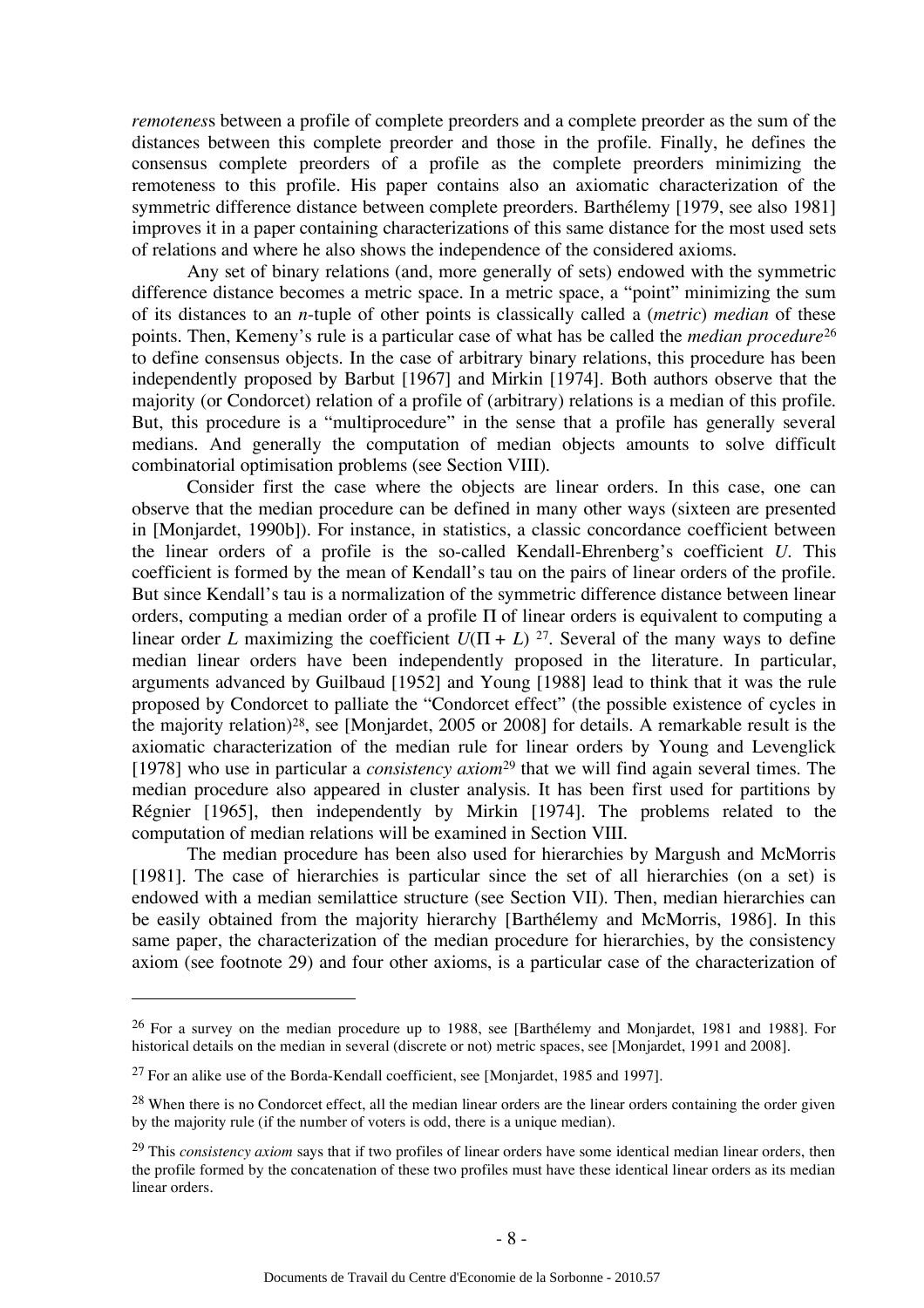medians in a median semilattice presented in Section VII. A class belongs (respectively, does not belong, or may or not belong) to a median hierarchy of an *n*-tuple of hierarchies if it occurs in at least *n*/2 (respectively less than *n*/2, or equal to *n*/2) classes of the *n*-tuple. More generally, Barthélemy [1988b] defines a *thresholded consensus* rule by considering an interval [*m*, *m*′] of numbers and by setting that a class belonging to *k* hierarchies of a profile of hierarchies belongs (respectively, does not belong, or may or not belong) to a consensus hierarchy of this profile if  $k \ge m'$  (respectively  $k < m$ , or  $m \le k < m'$ ). Then, he characterizes these thresholded rules.

#### V. TOURNAMENT SOLUTIONS

This section is devoted to the so-called *tournament solutions* (see [Laslier, 1993, 1996, 1997] and [Moulin, 1986]) of which the aim is to determine a winner from a tournament. Remember that a *tournament* is a binary relation  $T$  such that, for any distinct elements  $x$  and  $y$ , we have one and only one of the following two possibilities: *xTy* or *yTx* (see Figure 1). Note that a transitive tournament is a (strict) linear order and conversely. The procedures described here (for other tournament solutions, see for instance [Laslier, 1996, 1997]) rather apply to unweighted tournaments, but the first two can be extended to weighted tournaments (see Section V.3).

A tournament can be used to summarize the result of a pairwise comparison method when there is no tie, as assumed in the sequel. For instance, if such a method is applied in an election, then we obtain the *majority tournament*  $T = (X, A)$  of the election: the set X of vertices is the set of the candidates of the election; in the following, *n* will denote the size of *X*; there is a directed edge from *x* to *y* in *A* if *x* is preferred to *y* by a majority of voters. Example 1 below illustrates these considerations.

Example 1. Assume that nine voters must rank  $n = 4$  candidates *a*, *b*, *c*, and *d*. The preferences of the voters are supposed to be given by the following linear orders (where  $x > y$  still means that *x* is preferred to *y* by a majority of voters, as above, but here the relation  $>$  is assumed to be transitive:  $x > y$  and  $y > z$  involve  $x > z$ ):

- the preferences of three voters are:  $a > b > c > d$ ;
- the preferences of two voters are:  $b > d > c > a$ ;
- the preference of one voter is:  $d > c > a > b$ ;
- the preference of one voter is:  $a > c > b > d$ ;
- the preference of one voter is:  $d > b > a > c$ ;
- the preference of one voter is:  $c > d > b > a$ .

Here, the majority relation is not a linear order, but the tournament of Figure 1.



Figure 1. The majority tournament associated with the data of Example 1.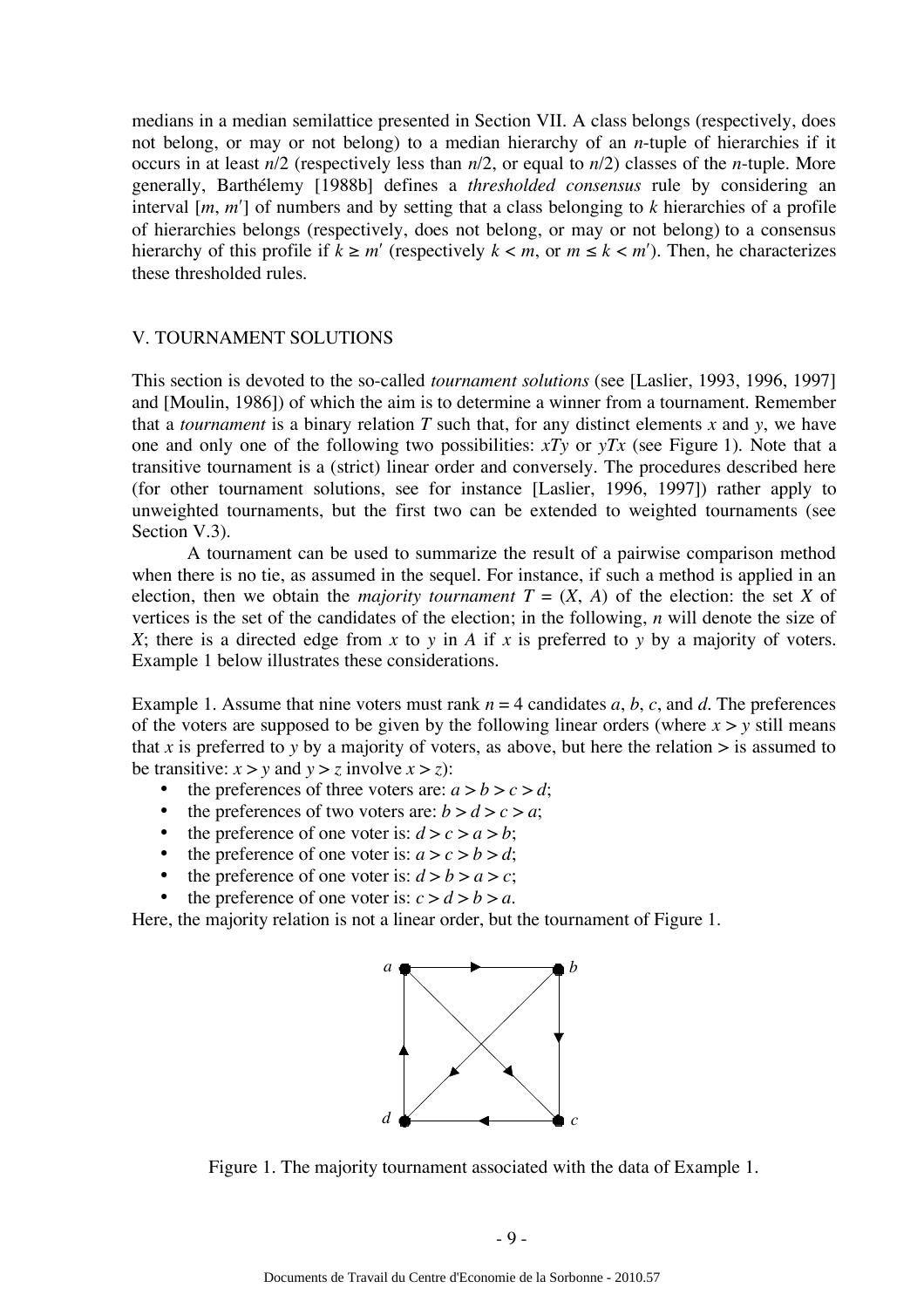We shall note that, if the election summarized by *T* admits a *Condorcet winner C*, i.e. a candidate preferred to any other candidate by a majority of voters, the tournament solutions described below will select *C* as the unique winner.

#### V.1. NUMBER OF WINS: COPELAND'S SOLUTION

 $\overline{a}$ 

The procedure designed by A.H. Copeland30 [1951] is based on the *Copeland scores*. The Copeland score  $s(x)$  of a candidate x is the number of candidates defeated by x. From the graph theoretic point of view,  $s(x)$  is the outdegree of x. A *Copeland winner* is any candidate with a maximum Copeland score (we may also rank the candidates according to the nonincreasing Copeland scores).

Its application to Example 1 gives:  $s(a) = 2$ ,  $s(b) = 2$ ,  $s(c) = 1$ ,  $s(d) = 1$ . Here, *a* and *b* are the Copeland winners.

#### V.2. LINEAR ORDERS AT MINIMUM DISTANCE: SLATER'S SOLUTION

Slater solution [1961] allows also ranking the candidates. It consists in reversing a minimum number of arcs of *T* in order to obtain a transitive tournament *O*, i.e. a linear order, and then to consider the winner of *O* as a *Slater winner*. More precisely, let *O* be a linear order defined on *X*. We define the distance θ(*T*, *O*) between *T* and *O* as the number of arcs of *T* which have a different orientation in *O* (note that this distance is half the symmetric difference distance of Section IV applied to the relations *T* and *O*). A *Slater order* of *T* is a linear order *O*\* minimizing θ(*T*, *O*) over the set of the linear orders *O* defined on *X*. A *Slater winner* of *T* is the winner of any Slater order of *T*. We note  $i(T)$  the minimum number of arcs that must be reversed in *T* to get a Slater order *O*\* of *T*: θ(*T*, *O*\*) = *i*(*T*); *i*(*T*) is called the *Slater index* of *T*.

It is easy to see that the Slater index of the tournament of Figure 1 is equal to 1: reversing (*d*, *a*) is sufficient to obtain a linear order, namely  $a > b > c > d$ . In fact, we may prove that this reversing is also necessary to obtain a linear order: thus  $a > b > c > d$  is the only Slater order of this tournament and *a* is its only Slater winner.

Attention had been paid to combinatorial aspects of Slater's solution. For instance, the maximum values that the Slater index can take, the number of Slater orders that a given tournament can admit, some links between Slater orders and Hamiltonian paths, or the construction of tournaments with a given Slater index are investigated in papers like [Barthélemy *et al*., 1995], [Bermond, 1972, 1973], [Charon and Hudry, 2000, 2003], [Hudry, 1997]. The links between Slater's solution and other tournament solutions have also been studied. For example, Bermond [1972] showed that the Copeland score of a Slater winner in a tournament with *n* vertices is at least *n*/2; this result was generalized to weighted tournaments in [Charon *et al.*, 1997a] while [Guénoche, 1995] provides bounds for the rank of any vertex in a Slater order, still based on the Copeland scores (or on the weights of the arcs of the considered tournament, if this one is weighted). Bermond [1972] also exhibited a tournament with 7 vertices such that the set of Copeland winners and the one of Slater winners are disjoint. In fact, as pointed out in [Charon and Hudry, 2007a], the minimum number of vertices for such a situation to occur is 6. The Copeland scores may also be involved to provide bounds of the Slater index, as in [Charon *et al*., 1992a] and [Charon and Hudry,

<sup>30</sup> According to I. McLean, H. Lorrey and J. Colomer [2008], "Ramon Llull (ca 1232-1316) (...) made contributions which have been believed to be centuries more recent. Llull promotes the method of pairwise comparison, and proposes the Copeland rule to select a winner."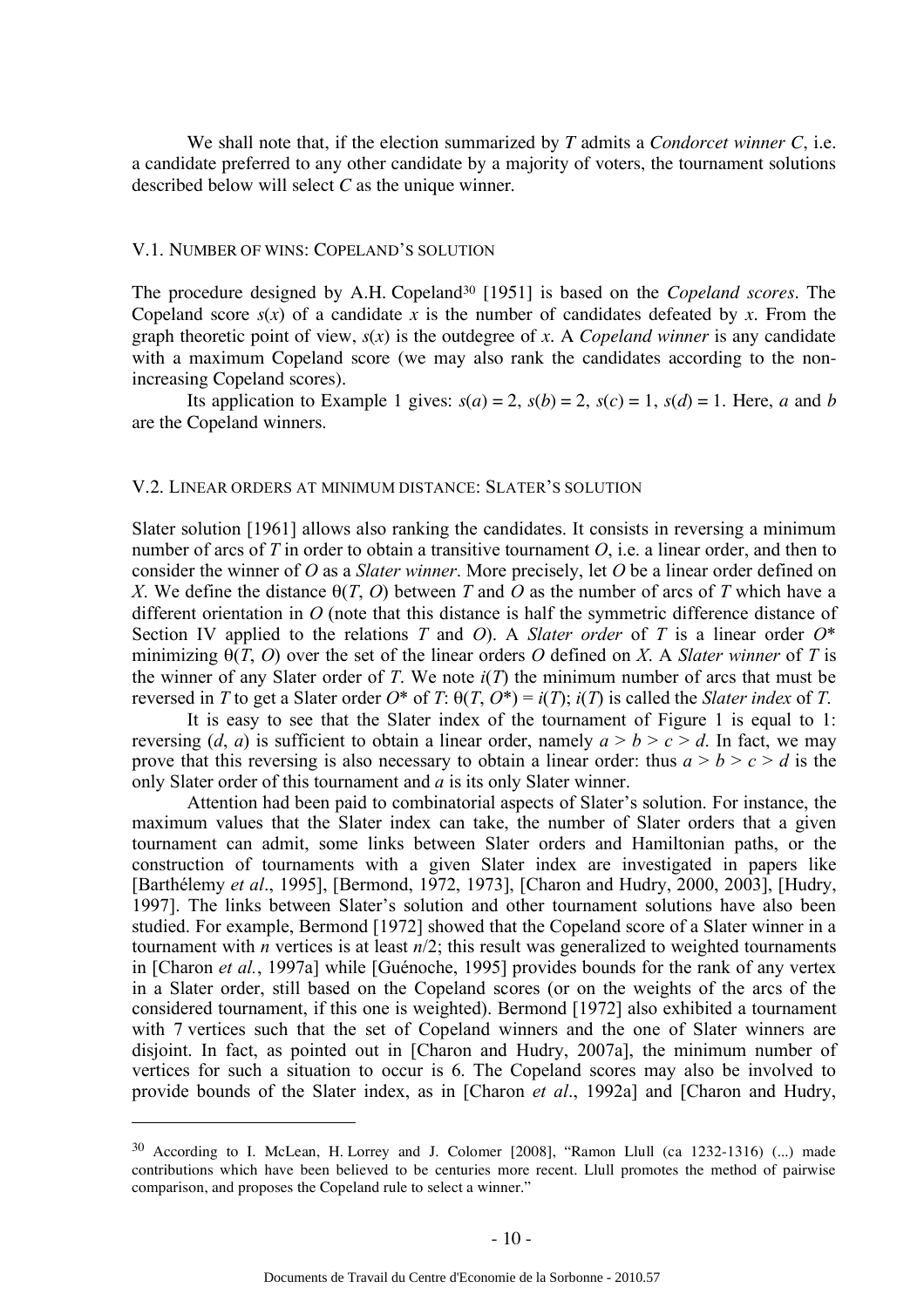2003]. More recently, Charon and Hudry [to appear] study the distance between Slater orders and Copeland orders (i.e., orders obtained by ranking the vertices of a tournament *T* according to the non-increasing Copeland scores of *T*). They show that there exist tournaments *T* admitting Slater orders  $O_S$  and Copeland orders  $O_C$  such that the distance  $\theta(O_S, O_C)$  between these orders reaches its maximum, equal to  $n(n - 1)/2$ , in spite of Bermond's 1972 result about the Copeland score of a Slater winner.

For more detailed surveys on Slater's solution, see [Charon *et al*., 1996b], [Charon and Hudry, 2007, 2010] or [Laslier, 1996, 1997].

#### V.3. EXTENSION OF SLATER'S SOLUTION TO WEIGHTED TOURNAMENTS

If *T* represents the majority tournament of a pairwise comparison method applied for instance to an election, we may weight the arcs of *T*. A usual way to do this consists in defining the weight  $w(x, y)$  of an arc  $(x, y)$  as the difference between twice the number  $m(x, y)$  of voters who prefer *x* to *y* minus the number *m* of voters when a majority of voters prefers *x* to *y*:  $w(x, y) = 2m(x, y) - m$ . Then, instead of considering the number of arcs that must be reversed in *T* to make it transitive, we may want to compute a minimum weighted set of arcs such that the simultaneous reversal of these arcs transforms *T* into a linear order. This allows representing the problem of aggregating preferences into median relations. This includes the so-called Kemeny's problem<sup>31</sup> consisting in computing a median linear order, then also called a Kemeny order, i.e. a linear order minimizing the total number of disagreements with respect to the preferences of the voters when these preferences are assumed to be linear orders.

More formally, consider an election in which *m* voters want to rank *n* candidates belonging to the set *X*. Let  $\Pi = (O_1, O_2, ..., O_m)$  denote the profile of the preferences of the *m* voters. Each preference  $O_j$  ( $1 \le j \le m$ ) is assumed to be a linear order here, but more generally, it is a binary relation defined on *X*:  $O_j \subseteq X \times X$ . For a binary relation *O* defined on *X*, let  $\delta(O_i, O)$  be the symmetric difference distance between  $O_i$  and  $O: \delta(O_i, O) = |O_i \Delta O|$ , where  $\Delta$  denotes the symmetric difference between sets. We may interpret  $\delta(O_i, O)$  as the number of disagreements between *Oj* and *O*. Then we define a remoteness *R*(Π, *O*) between

 $\Pi$  and a binary relation *O* by  $R(\Pi, O) = \sum \delta(Oj, O)$ =  $\Pi, O = \sum \delta$ *m j*  $R(\Pi, O) = \sum \delta(Oj, O)$ 1  $(\Pi, O) = \sum \delta(Oj, O)$ . We may interpret  $R(\Pi, O)$  as the total

number of disagreements between Π and *O*. A median relation is a relation *O\** minimizing *R* over a prescribed set  $Ω$  of relations fulfilling some structural properties:

$$
R(\Pi, O^*) = \min_{O \in \Omega} R(\Pi, O).
$$

Here, all the preferences  $O_j$  ( $1 \le j \le m$ ) are linear orders and  $\Omega$  is the set of linear orders defined on *X*. Slater's problem can also be stated in this way: in this case, Π contains only one preference ( $m = 1$ ) which is a tournament *T* and  $\Omega$  is still the set of linear orders defined on *X*; then, we may show that, for any linear order  $O$ ,  $\delta(T, O)$  is even and that we have the relations  $\theta(T, 0) = \delta(T, 0)/2$  and, for any candidate *x* preferred to another candidate *y* according to *T*, we have  $w(x, y) = 1$ . In both cases, any instance of Kemeny's problem or of Slater's problem can be represented by a tournament *T* weighted by  $w(x, y) = 2m(x, y) - m$ , and the aim is then to reverse in *T* the orientation of arcs such that the total weight with

<sup>31</sup> Also called *Kemeny's rule*. As this problem can be stated in different ways (see for instance [Monjardet, 1990b] and [Charon and Hudry, 2007, 2010]), several authors rediscovered this problem under different names. In fact, in Kemeny's problem, individual preferences are complete preorders and the median relation should also be a complete preorder. Anyway, "Kemeny's problem" is often the expression used to call the problem consisting in aggregating linear orders into a median linear order, as we do here.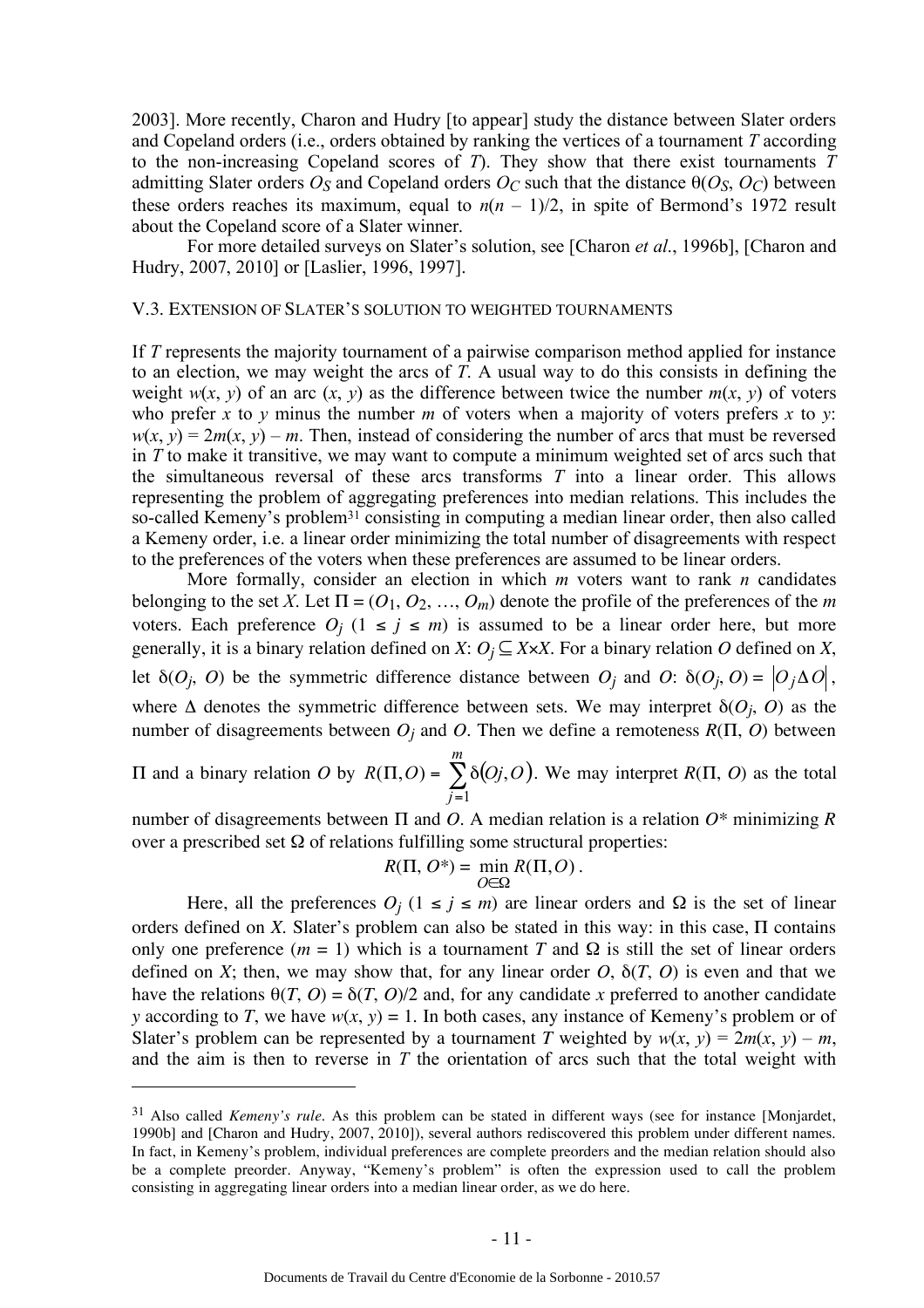respect to *w* of the reversed arcs is minimum while this reversing transforms *T* into a linear order (which will be a median order).

For the data of Example 1, the weighted tournament is the one of Figure 2. This tournament admits only one Kemeny order:  $a > b > c > d$ , which is also a Slater order (but this is not true in general).



Figure 2. The weighted tournament associated with the data of Example 1.

#### V.4. MAXIMAL TRANSITIVE SUBTOURNAMENTS: BANKS'S SOLUTION

Among the other tournament solutions, one was designed by J. Banks [1985]. When the considered tournament *T* is transitive (i.e. *T* is a linear order), there exists a unique winner (the Condorcet winner of the election), who is selected as the winner of *T* by the usual tournament solutions. Otherwise, we may anyway consider the transitive subtournaments of *T* which are maximal with respect to inclusion, and then select the winner of each of them as the winners of *T*. This defines the *Banks's solution*: a *Banks winner* of *T* is the winner of any maximal (with respect to inclusion) transitive subtournament of *T*.

If we consider the majority tournament of Example 1, there exist three Banks winners: *a* (because of the maximal transitive subtournament induced by *a*, *b* and *c*), *b* (because of the subtournament induced by *b*, *c* and *d*) and *d* (because of the subtournament induced by *d* and *a*).

As for Slater's solution, some papers consider the links between Banks's solution and other tournament solution. For instance, Laffond and Laslier [1991] provide a tournament with 75 vertices such that the set of Copeland winners, the set of Slater winners and the set of Banks winners are pairwise disjoint. A tournament with 16 vertices such that the set of Slater winners and the set of Banks winners are disjoint can be found in [Charon *et al.*, 1997b], while another tournament with 14 vertices satisfying the same property has been exhibited by Östergård and Vaskelainen [2010]. Nonetheless, the minimum number of vertices required to reach this property remains unknown. It is not the case for the disjunction between the set of Copeland winners and the one of Banks winners: it is shown in [Hudry, 1999] that the minimum number of vertices for this property is equal to 13.

#### VI. RESTRICTED DOMAINS

A set of linear orders is a *Condorcet domain* (called also *acyclic* or *consistent* domain) if the strict majority rule applied to any profile of linear orders of this set always leads to an order. The best known example of Condorcet domain is the *single-peaked domain* defined by Black [1948]. Its definition requires defining a reference linear order *L* considered as the "objective" order over the alternatives. It is then also called the domain of *L-unimodal* linear orders.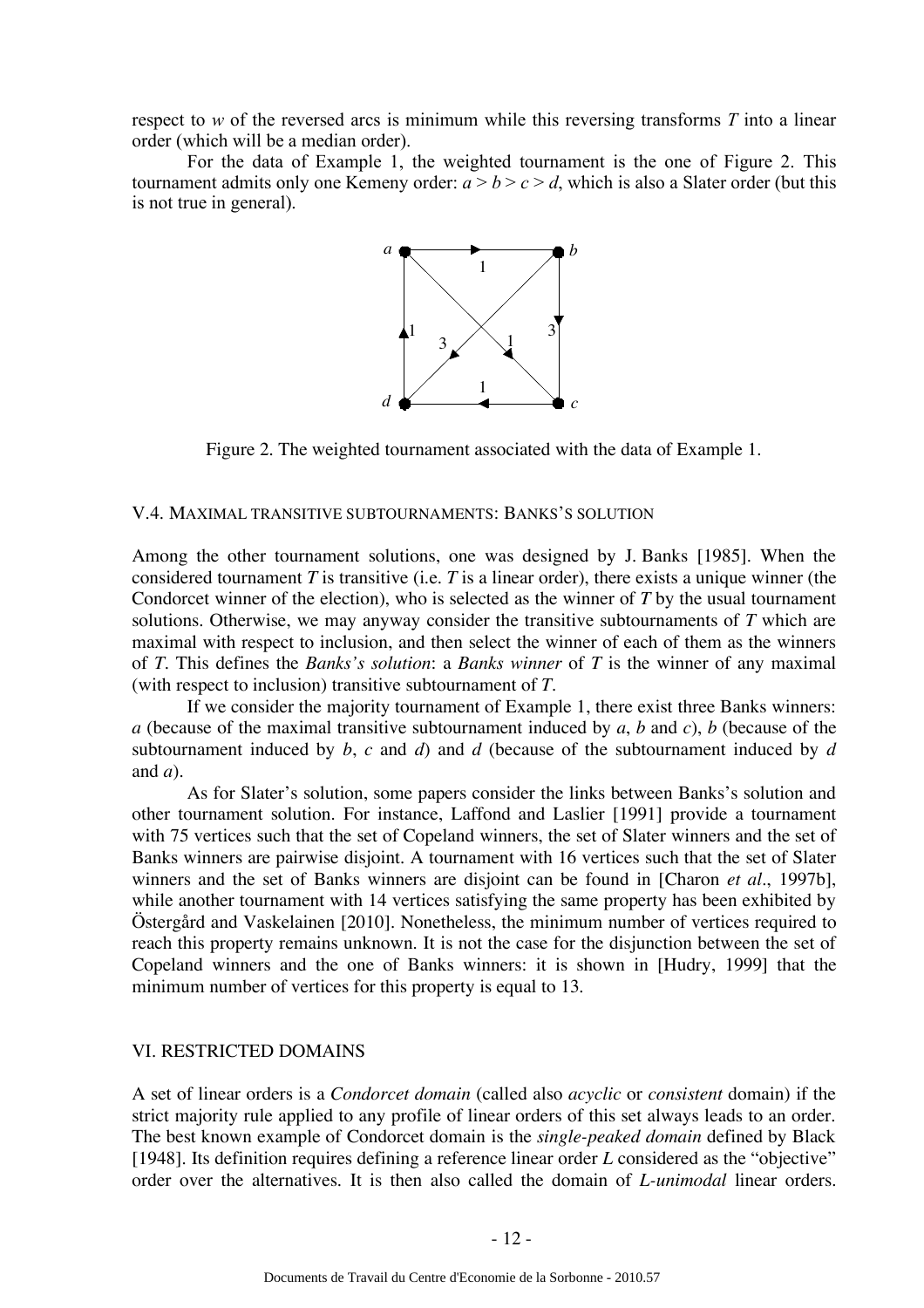Guilbaud [1952] provides an analysis of the single-peaked domain showing that the set of single-peaked linear orders has a distributive lattice structure<sup>32</sup> and that the majority relation of a profile in this domain is the median of the elements of the profile in this lattice.

Using another paper by Guilbaud and Rosenstiehl [1963], Chameni-Nembua [1989] generalizes this result. Indeed, Guilbaud and Rosenstiehl show that the set *L* of linear orders can be endowed with a lattice structure called the "*permutoèdre*" *lattice*33. This lattice has an arbitrary linear order *L* as its greatest element and the dual of *L* as its least element. The unoriented covering relation of this lattice is the adjacency relation where two linear orders are adjacent if they differ on a unique pair of elements. The permutoèdre lattice is not distributive but it contains distributive sublattices. A sublattice of *L* is said to be *covering* if the covering relation in this sublattice is the same as the covering relation in *L*. Then, Chameni-Nembua proved that any distributive covering sublattice of the permutoèdre lattice  $\angle$  is a Condorcet domain. Indeed, in this distributive lattice, the majority relation of a profile of *n* (odd integer) linear orders is the metric (and algebraic, see Section VII) median of these *n* elements. Related results were obtained by Abello [1985, for instance] and Fishburn [1997, for instance]. Finally, Galambos and Reiner [2008] provide a general theorem – unifying all the previous results – on the Condorcet domains that are distributive covering sublattices of the permutoèdre lattice. A survey on all these results can be found in [Monjardet, 2009].

#### VII. ABSTRACT CONSENSUS THEORIES

To begin this section, we cannot do better that quoting the following excerpt of the introduction of Barthélemy and Janowitz's paper [1991]: "since Arrow's 1951 theorem, there has been a flurry of activity designed to prove analogues of this theorem in other contexts, and to establish contexts in which the rather dismaying consequences of this theorem are not necessarily valid. The resulting theories have developed somewhat independently in a number of disciplines, and one often sees the same theorem proved differently in different contexts. What is needed is a general mathematical model in which these matters may be disposed of in a common setting. That is to say, we forget about the exact nature of the objects and, using some abstract structure on various sets of objects under consideration, concern ourselves instead with ways in which the structure can be used to summarize a given family of objects". Proceeding in this manner, there are two main approaches. Rubinstein and Fishburn's approach [1986], following a line initiated by Wilson [1975], uses linear algebra. The other approach uses ordered structures and it has been followed by several researchers of the *Centre d'analyse et de mathématique sociale*.

Recall that a *meet semilattice L* is a partially ordered set such that the *meet* (i.e. the greatest lower bound) *x*∧*y* of any two elements *x* and *y* of *L* exists (then, the meet of any finite subset of *L* exists). Dually, a *join semilattice* is a partially ordered set *L* such that the *join* (i.e. the lowest upper bound) *x*∨*y* of any two elements *x* and *y* of *L* exists. A *lattice* is a meet and join semilattice. Observe that many sets of binary relations are (semi)lattices for the operations of set intersection ∩ and set union ∪. Two lines of researches were followed. The

 $32$  For the definitions concerning lattices, see the following section.

 $33$  They considered also sublattices of this lattice as negotiation intervals between the preferences of two voters, an idea generalized in [Feldman-Högaasen, 1969].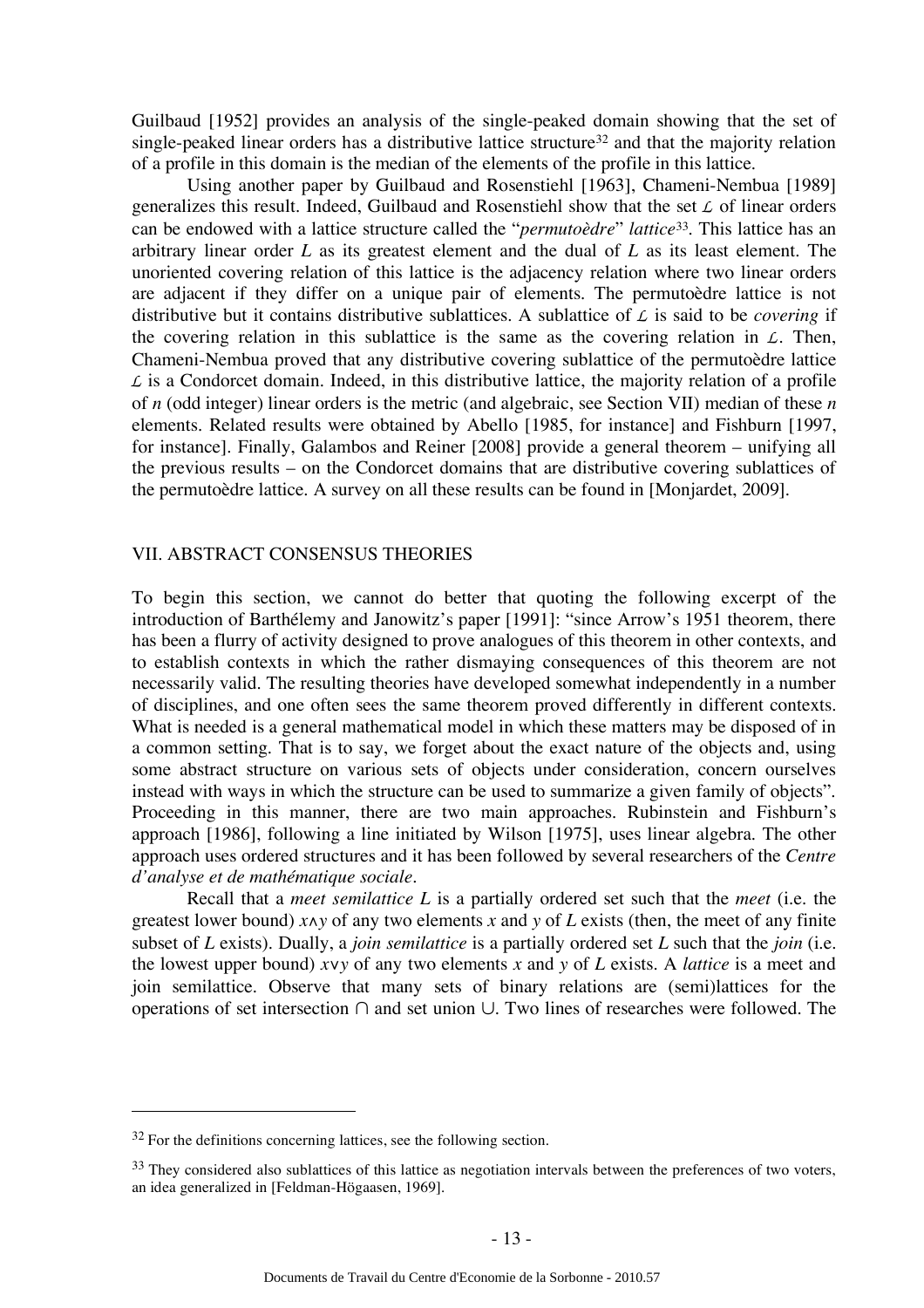first one develops an axiomatic theory of consensus in (semi)lattices. The second develops the study of the median operation in (semi)lattices.<sup>34</sup>

In any partially ordered set, an element is formed from simpler elements: it is the join (respectively, the meet) of the so-called *join-irreducible* (respectively, of the so-called *meetirreducible*) elements, i.e. of the elements not join of elements strictly lesser (respectively, not meet of elements strictly greater) than themselves<sup>35</sup>. In [Monjardet, 1990a] and [Leclerc and Monjardet, 1995], it is shown that the form of the consensus functions defined by the same axioms on a lattice strongly depends on the properties of this lattice, and in particular on a dependence relation δ defined on its join-irreducible elements by:

 $j\delta j'$  if  $j \neq j'$  and there exists  $x \in L$  such that  $j, j' \nleq x$  and  $j < j' \vee x$ 

They obtain the following result:

#### THEOREM 2.

*Let L be a finite lattice and F:*  $L^n \rightarrow L$  *a consensus function.* 

- (1) *If L is distributive36, then F is a federation consensus function if and only if F is neutral monotonic.*
- (2) *If L is not distributive, then F is a meet projection (oligarchic) consensus function if and only if it is neutral.*
- (3) *If L is strong, then F is a meet projection (oligarchic) consensus function if and only if it is decisive and Paretian.*

The axioms involved in this theorem are straightforward generalizations of independence, monotonicity, neutrality and Pareto axioms used in social choice theory. A *federation consensus function* is a function defined as in Section III by a federation  $\mathcal F$  on the set  $N$  of "voters". Let  $\Pi = (x_1, x_2, ..., x_n)$  be an *n*-tuple of elements of *L*. Then

$$
F(\Pi) = \mathsf{V}_{A \in \mathcal{F}} (\land_{i \in A} x_i).
$$

We may see that this formulation is the same as in Section III, the operations of set union and intersection being replaced by the join and meet operations of a lattice. And, by replacing the ordered pairs by the join-irreducible elements, we may also write, like in Section III:

$$
\forall j \in J, [j \in F(\Pi)] \Leftrightarrow [N_{\Pi}(j) \in \mathcal{F}],
$$

where  $N_{\Pi}(j) = \{i \in \mathbb{N} : j \in x_i\}.$ 

 $\overline{a}$ 

In case (1) of Theorem 2, the lattice is distributive, which is equivalent to say that its dependence relation reduces to the order relation existing between its join-irreducible elements $37$ . Then, there are as many neutral, monotonic consensus functions as there are federations (simple games) on *N*. But as soon as the lattice *L* is no longer distributive, the same axioms reduce the class of admissible functions strongly: there exists a (nonempty)

<sup>&</sup>lt;sup>34</sup> [Barthélemy, Leclerc and Monjardet, 1986] provides a survey up to 1986 on these two research lines and their applications to the comparison and to the consensus of classifications.

 $35$  For instance, in the lattice of all binary relations, the join-irreducible elements are the relations containing a unique ordered pair  $(x, y)$  and, in the meet semilattice of orders, the meet-irreducible elements are the linear orders.

 $36$  A lattice *L* is distributive if each one of the meet and join operations is distributive over the other, for instance if, for all  $(x, y, z)$  ∈  $L^3$ ,  $x \wedge (y \vee z) = (x \wedge y) \vee (x \wedge z)$  (this distributivity of the meet operation over the join operation implies the distributivity of the join operation over the meet operation, and conversely).

 $37$  For any partially ordered set *P*, there exists a distributive lattice such that the poset of its join-irreducible elements is isomorphic to *P*.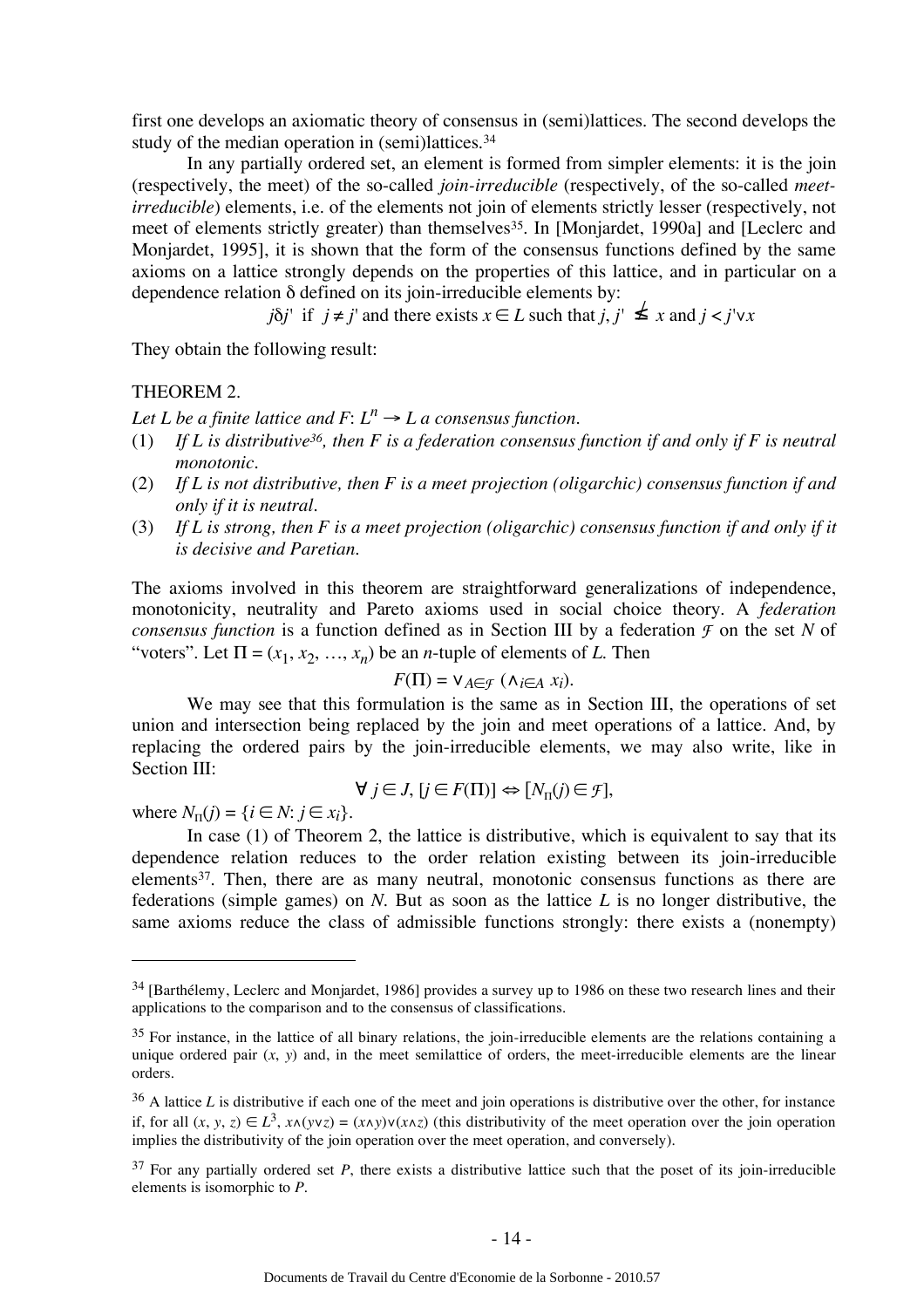subset *A* of *N* such that  $F(\Pi) = \Lambda_{i \in A} x_i$  (which means that the only admissible federations are those formed by the supersets of a nonempty subset of *N*). Finally, when *L* is *strong*, i.e. when the dependence relation is strongly connected, the decisivity and Paretian axioms imply the stronger axiom of neutral monotonicity. The above result is in fact a particular case of a more general result obtained for semilattices.

Since first Barbut's works [1961, 1969], the abstract latticial approach has also been developed much for metric consensus. In this case, we have a meet (or a join) semilattice *L* endowed with a distance *d*. Several distances are possible and the most usual, used below, generalizes the symmetric difference distance. Axiomatic characterizations of these distances can be found in [Barthélemy, 1979], [Monjardet, 1981] and [Barthélemy, Leclerc and Monjardet, 1986].

Let  $\Pi = (x_1, x_2, \ldots, x_n)$  be an *n*-tuple of elements of *L*. The *remoteness* of an element *x* of *L* from Π (with respect to the distance *d*) is

$$
R(\Pi, x) = \sum_{i \in N} d(x, x_i).
$$

A *median* of Π (with respect to the distance *d*) is any element of *L* minimizing this remoteness; it is called a Π-median. The set of Π-medians is denoted by *Med<sub>I</sub>*Π. Observe that, since there generally exist several medians, the median rule is a map from  $L^n$  to  $2^L$ , so defining a *multi-consensus rule*.

On the other hand, several "majority" elements can be associated with Π, obtained by using different forms of the majority rule. Let  $J$  (respectively,  $J'$ ) be the set of join-irreducible (respectively, meet-irreducible) elements of *L*. We set:

$$
C(\Pi) = \{j \in J: |\{i \in N: j \le x_i\}| > n/2\}, C'(\Pi) = \{j' \in J': |\{i \in N: j' \ge x_i\}| > n/2\},
$$
  

$$
B(\Pi) = \{j \in J: |\{i \in N: j \le x_i\}| \ge n/2\}, B'(\Pi) = \{j' \in J': |\{i \in N: j' \ge x_i\}| \ge n/2\}
$$

and

 $c(\Pi) = \mathsf{V}C(\Pi)$ ;  $c'(\Pi) = \mathsf{\Lambda}C'(\Pi)$ ;  $b(\Pi) = \mathsf{V}B(\Pi)$ ;  $b'(\Pi) = \mathsf{\Lambda}B'(\Pi)$ .

In a semilattice, some of these elements may not exist*.* For the existing elements, we have  $c(\Pi) \leq b(\Pi) \leq c'(\Pi)$  and  $c(\Pi) \leq b'(\Pi) \leq c'(\Pi)$ . If *n* is odd, we have  $c(\Pi) = b(\Pi)$  and  $b'(\Pi) = c'(\Pi)$ . If *L* is a distributive lattice, we have  $c(\Pi) = b'(\Pi)$  and  $c'(\Pi) = b(\Pi)$ .

The reason to consider these majority elements will become clear below. We consider as the distance a straightforward generalization of the symmetric difference distance previously used in Section IV. This generalization uses the join-irreducible representation of the elements mentioned above. Let *x* be an element of a semilattice *L*; set  $J_x = \{j \in J : j \le x\}$ (thus,  $x = \sqrt{J_x}$ ). Now write, for any  $(x, x')$  belonging to  $L^2$ :

 $\delta(x, x') = |J_x \Delta J_{x'}| = |J_x \cup J_{x'}| - |J_x \cap J_{x'}| = |\{j \in J : |j \in J_x \text{ and } j \notin J_{x'}|\text{ or } [j \notin J_x \text{ and } j \in J_{x'}]\}|.$ A meet semilattice *L* is said to be *lower distributive* if, for any  $x \in L$ , the lattice  ${x' \in L: x' \leq x}$  is distributive (see footnote 36). A *median semilattice* [Avann, 1961] is a lower distributive meet semilattice *L* in which, for all  $(x_1, x_2, x_3) \in L^3$ ,  $x_1 \vee x_2 \vee x_3$  exists as soon as the three elements  $x_1 \vee x_2$ ,  $x_1 \vee x_3$  and  $x_2 \vee x_3$  all exist. In such a median semilattice, the element  $(x \wedge x') \vee (x' \wedge x'') \vee (x'' \wedge x)$  exists for any  $(x, x', x'') \in L^3$  and is called the *(algebraic)* median of these three elements. Then, it can be shown that, for  $\Pi = (x_1, x_2, ..., x_n)$ , the *(algebraic) median* of  $\Pi$ , i.e. the element  $c(\Pi)$ , also exists (but not necessarily the element  $b(\Pi)$ ). If a median semilattice is a lattice, it is a distributive lattice. When *L* is a median semilattice, the medians of a profile with respect to the metric  $\delta$  can be easily obtained from the majority elements, as shown in the result below. This characterization of medians with respect to δ in a median semilattice [Bandelt and Barthélemy**,**1984] generalizes a series of results on medians in distributive lattices [Birkhoff and Kiss, 1947], [Barbut, 1961], [Monjardet, 1980]: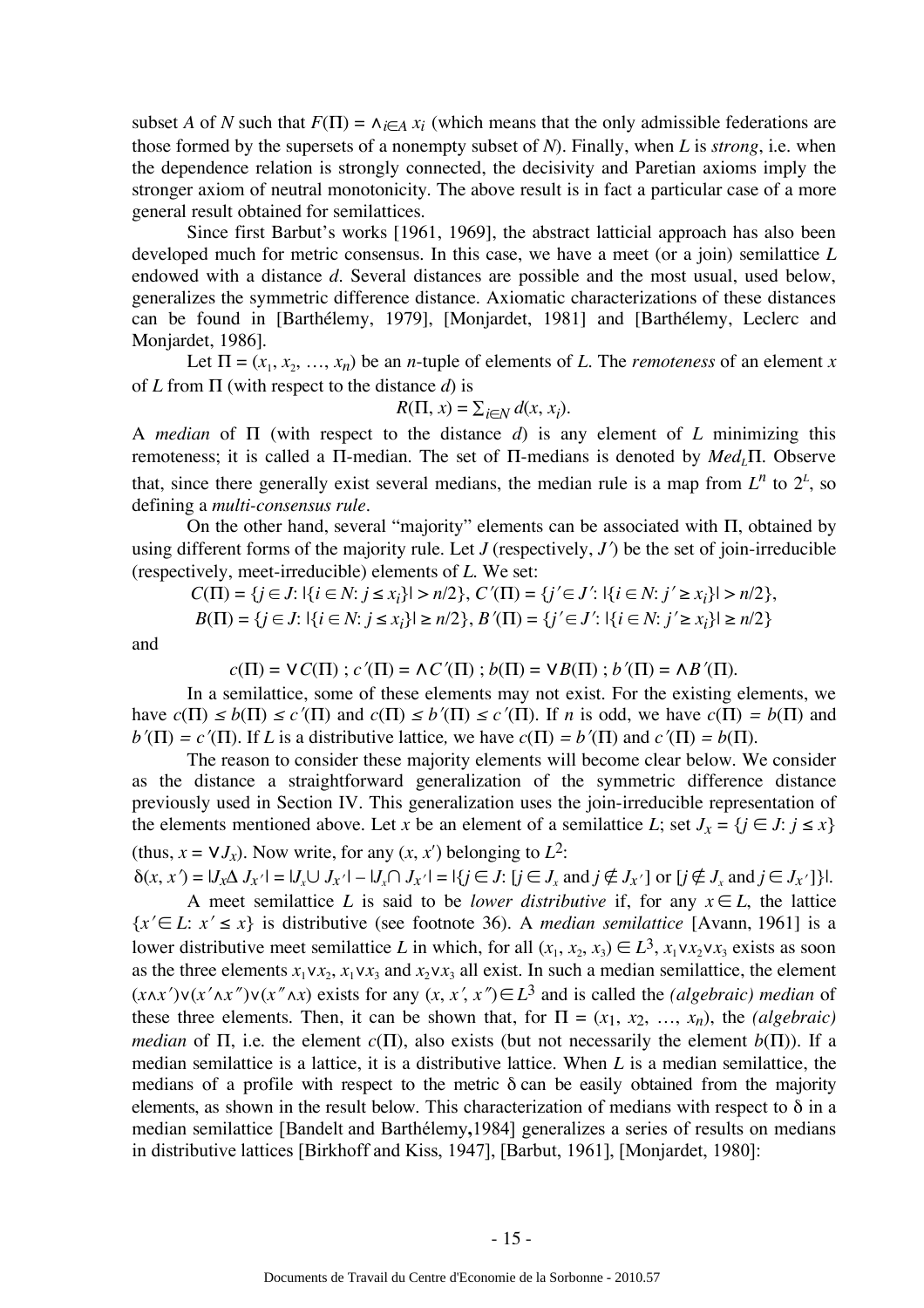#### THEOREM 3.

*Let L be a median semilattice and*  $\Pi \in L^n$  *be a profile of L. If n is odd, then c*( $\Pi$ ) *is the unique* Π-*median; if n is even, then the set of all* Π-*medians with respect to the symmetric difference*   $distance$  metric  $\delta$  *is Med<sub>i</sub>*( $\Pi$ ) = { $\forall K$ :  $C(\Pi) \subseteq K \subseteq B(\Pi)$  *and*  $\forall K$  *exists*}.

In particular, in a distributive lattice, the set of all Π-medians is the *median interval*   $[c(\Pi), b(\Pi)] = \{x \in L: c(\Pi) \le x \le b(\Pi)\}\$  [Monjardet, 1980]. If *n* is odd,  $c(\Pi) = b(\Pi)$  is the unique median. The fact that these properties characterize distributive lattices can be obtained from the following more general result due to Leclerc [1990], where the distance used is the distance  $d_{\infty}$  of the shortest path<sup>38</sup>:

#### THEOREM 4.

*A lattice is upper semimodular39 if and only if, for any profile* Π *and for any* Π-*median m*  (*with respect to the distance*  $d_{sp}$ *), the inequality*  $c(\Pi) \leq m$  *holds.* 

Observe that this result gives a lower bound for medians (with respect to  $d_{\rm sp}$ ) in the case of an upper semimodular lattice. This is significant since, except for the median semilattice case, medians may be difficult to compute. Continuing this line of research, Leclerc gave many results on medians with respect to other metrics and other semilattices. A usual way to define metrics on semilattices (and more generally on partially ordered sets) is to use *valuations*. Let *v* be a strictly isotone (i.e.  $x < y$  implies  $v(x) < v(y)$ ) real map on a meet semilattice *L*. The map *v* is a *lower valuation* if it satisfies the following property whenever *x*∨*y*  exists:

$$
v(x) + v(y) \le v(x \land y) + v(x \lor y).
$$

For all  $(x, y) \in L^2$ , set  $d_v(x, y) = v(x) + v(y) - 2v(x \wedge y)$ .

A classic result<sup>40</sup> says that a strictly isotone real function  $\nu$  on a meet semilattice  $L$  is a *lower valuation* if and only if  $d_v$  is a distance on  $L$ . The following characterization of lower valuations [Leclerc, 1993] provides an upper bound to medians:

#### THEOREM 5.

*A strictly isotone real function v on a meet semilattice L is a lower valuation if and only if, for any profile* Π *such that C*′(Π) *is not empty and for any* Π-*median m with respect to the metric d<sub>v</sub>*, *the inequality m*  $\leq$  *c*'( $\Pi$ ) *holds.* 

Obviously, there exist dual results for *join semilattices* and *upper valuations*   $(v(x) + v(y) \ge v(x \land y) + v(x \lor y)$  and the application of these results to lattices gives, for instance, the following result:

#### THEOREM 6.

 $\overline{a}$ 

*A strictly isotone real function v on a finite lattice L is a valuation41 if and only if, for any profile*   $\Pi$  *and for any*  $\Pi$ -median *m* with respect to the metric *d<sub>v</sub>*, the inequalities  $c(Π) ≤ m ≤ c'(Π)$ *hold.*

<sup>&</sup>lt;sup>38</sup> Let  $\prec$  be the *covering relation* of *L*:  $x \prec y$  whenever  $x \le z \le y$  implies  $x = z$ . Setting  $xEy$  if  $x \prec y$  or  $y \prec x$  defines an undirected graph  $(L, E)$ . The distance  $d_{sp}$  between *x* and *y* is the minimum length of a path between *x* and *y* in this graph.

<sup>39</sup> A lattice *L* is *upper* (respectively, *lower*) *semimodular* if, for all  $(x, y, z) \in L^3$ ,  $x \wedge y \wedge x$  and  $x \wedge y \wedge y$  imply (respectively, are implied by)  $x \prec xy$  and  $y \prec xy$  where  $\prec$  denotes the covering relation of *L*. A lattice is *modular* if it is upper and lower semimodular. A distributive lattice is modular (but the converse is false).

<sup>40</sup> See [Monjardet, 1981] for a survey on such results.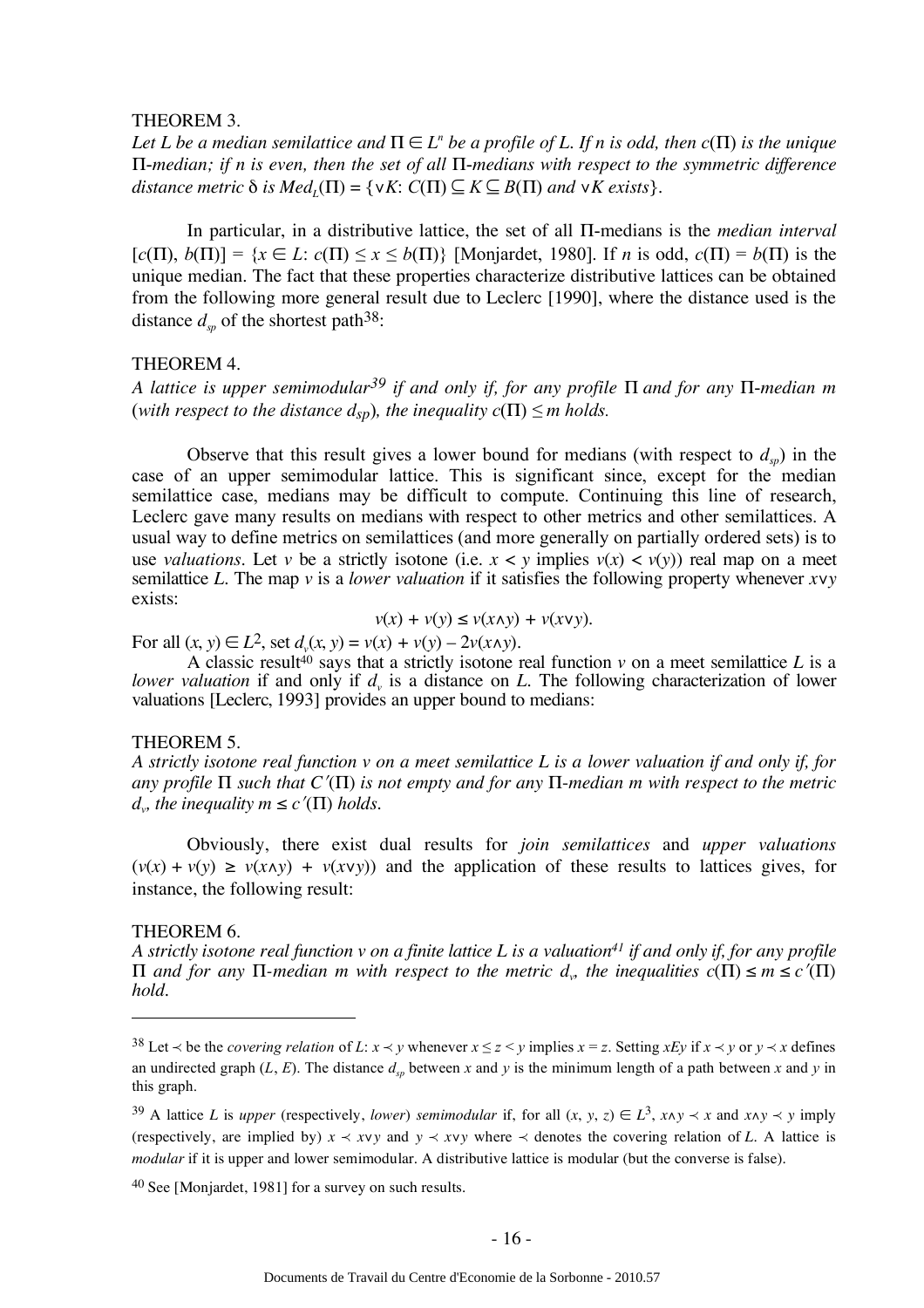We consider now the case of particular lower valuations called *weight valuations*. A real function *v* on a meet semilattice *L* is said to be a *weight valuation* if there exists a strictly positive real map *w* defined on the set *J* of its join-irreducible elements such that, for any  $x \in L$ ,

$$
v(x) = \sum_{j \in J(x)} w(j).
$$

It is easy to see that a weight valuation *v* on a meet semilattice is a lower valuation. The associated *weight metric*  $d_v$  is given, for all  $(x, y) \in L^2$ , by

$$
d_{v}(x, y) = \sum_{j \in J(x) \Delta J(y)} w(j).
$$

In particular, setting  $w(j)$  uniformly equal to 1, we get the lower valuation  $v(x) = |J(x)|$ , and the corresponding metric  $d<sub>v</sub>$  is nothing else than the metric  $\delta$  of the symmetric difference defined above. The following result [Leclerc, 1994] provides upper bounds and intervals for medians.

THEOREM 7.

Let L be a finite meet semilattice endowed with a weight metric d<sub>v</sub>. *For any profile*  $\Pi$  *such that b*( $\Pi$ ) *exists and for any median m of*  $\Pi$ *, the inequality m*  $\leq$  *b*( $\Pi$ ) *holds.*

*For any profile*  $\Pi$  *such that c*( $\Pi$ ) *exists and for any median m of*  $\Pi$ *, there exists a median m<sub>0</sub> of* Π *such that:*

(*i*)  $m_0 \leq c(\Pi);$ <br>(*ii*)  $m_0 \leq m;$ 

(*ii*)  $m_0 \le m$ ;<br>(*iii*) *all the el* 

*(all the elements of the lattice interval*  $[m_0, m]$  *are medians.* 

We consider now the case where the meet semilattice *L* is lower distributive (recall that it means that, for any  $x \in L$ , the set  $(x) = \{y \text{ with } y \leq x\}$  is a distributive lattice). In this case, Leclerc [1994] first shows that a weight valuation *v* on *L* is characterized by the fact that it is strictly isotone and that, for all  $(x, y) \in L^2$  such that *xvy* exists, we have  $v(x \wedge y) + v(x \vee y) = v(x) + v(y)$ . Then, he extends the previous result on medians (with respect to the distance  $\delta$ ) in median semilattices to this case:

#### THEOREM 8.

 $\overline{a}$ 

*Let L be a finite lower distributive semilattice and*  $\Pi \in L^n$  *be a profile such that c*( $\Pi$ ) *exists, and let v be a weight valuation on L. Then, if n is an odd number, c*(Π) *is the unique median. If n is even, the set of all the*  $\Pi$ -medians with respect to the metric  $d_v$  is  $Med_{d_v}(\Pi) = \{ \forall K : C(\Pi) \subseteq K \subseteq B(\Pi) \text{ and } \forall K \text{ exists} \}.$ 

Observe that, in a lower distributive semilattice and contrary to a median semilattice, the element *c*(Π) may not exist. Nevertheless, it is possible to give a way to search medians in this case.

Obviously, all the previous results can be applied to "concrete" objects. It suffices that the set of all the considered objects can be endowed with a (semi)latticial structure. It is the case for many sets of relations (like orders or equivalences), for many sets of classifications (like partitions or hierarchies), for many sets of maps (like fuzzy preorders, choice functions or ultrametrics). Then, to apply the previous results, it suffices to determine the latticial properties of these ordered sets. In some cases, one can also obtain specific results. The example below illustrates such a situation.

<sup>41</sup> A strictly isotone real function *v* on a lattice *L* is a *valuation* if it satisfies  $v(x \wedge y) + v(x \vee y) = v(x) + v(y)$ . The existence of such a valuation characterizes the modular lattices.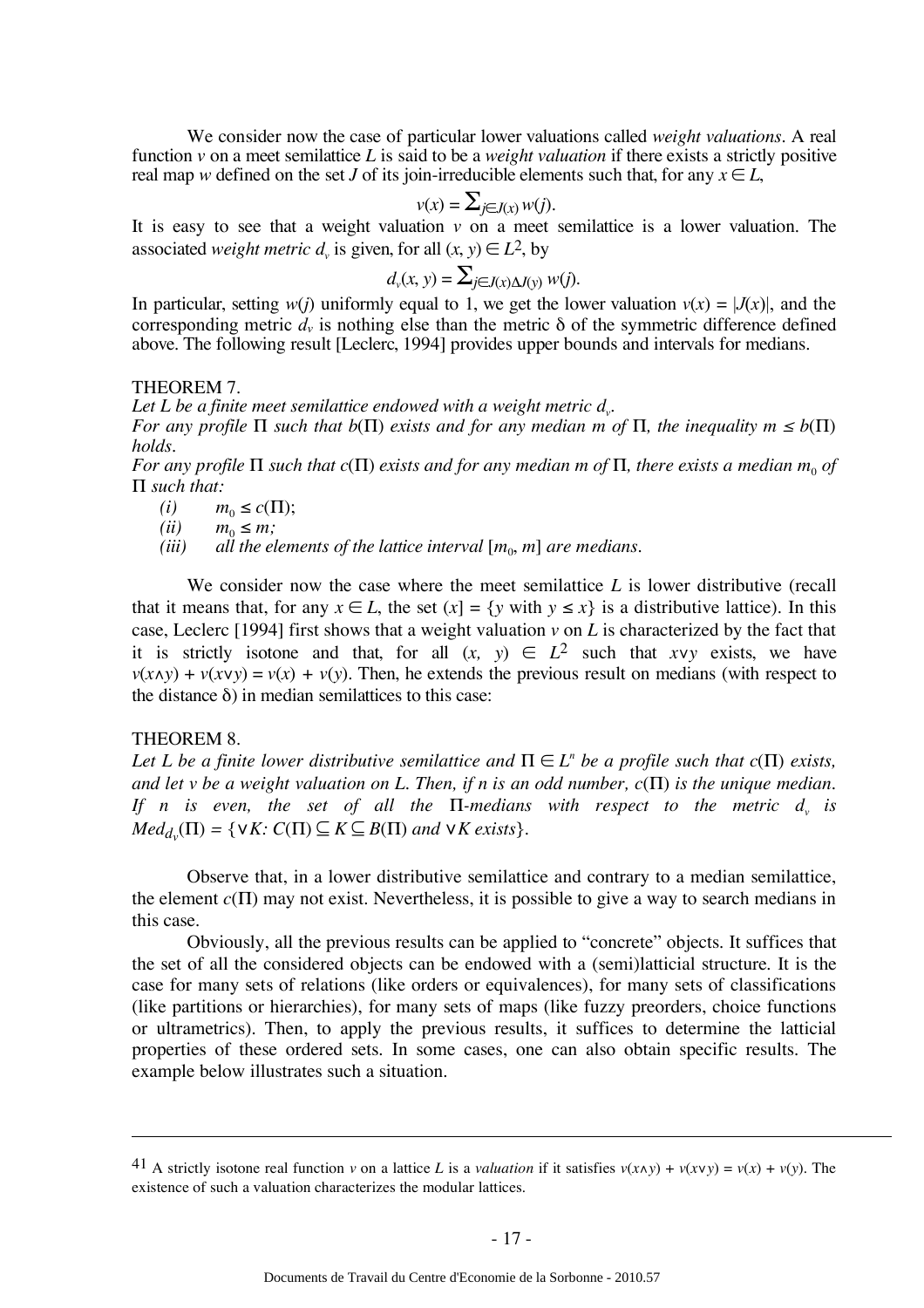Let  $O$  be the set of all the orders defined on a set  $X$  endowed with the inclusion relation. The partially ordered set  $\sigma$  is a lower locally distributive meet semilattice<sup>42</sup> [Leclerc, 2003]. Using the above results on medians with respect to a weight metric, we can for instance obtain that the covering relation of any median order of a profile of orders is formed of majority ordered pairs (a generalization of a result on median linear orders can be found in [Monjardet, 1973]). On the other hand, a classic and desirable property for a consensus rule is the Pareto property, requiring that the consensus order keeps the unanimous preferences. In the latticial context, this property translates into the following form. A consensus rule on a semilattice *L* has the *Pareto property* if for any profile  $\Pi = (x_1, x_2, ..., x_n) \in L^n$  and for any consensus element *m*,  $\Lambda_{i \in N} x_i \le m$  holds. In [Leclerc, 2003], it is shown that the median rule for orders with respect to the symmetric difference distance δ satisfies the Pareto property but that this property is not satisfied with respect to other weight metrics. The same is true for partitions [Barthélemy and Leclerc, 1995]. Still in [Leclerc, 2003], many similar results may be found concerning the Pareto property for various metrics and various semilattices. Observe for instance that Leclerc's characterization of upper semimodular lattice given above (by the inequality  $c(\Pi) \le m$  for any  $\Pi$ -median m, with respect to the distance  $\delta$ ) shows that in this case the median rule has the Pareto property (a result first obtained by Barthélemy [1981]). Barthélemy [1976] proves Paretian properties for metric procedures defined on large classes of binary relations by remoteness functions satisfying monotonicity properties.

Coming back to the axiomatic approach, we can search to provide an axiomatic characterization of median rules. As already said, the first such result was obtained by Young and Levenglick [1978] for the case of the median rule (with respect to the symmetric difference distance δ) for linear orders. Barthélemy and Janowitz [1991] characterized the median rule (with respect to  $\delta$ ) on median semilattices by the consistency property (see footnote 29) and four other properties. Their result was improved by McMorris, Mulder and Powers [2000] who use only the consistency property and two other properties.

Another abstract approach to the aggregation problem was initiated by Guilbaud [1952] as early as 1952. Indeed, in his paper "*Les théories de l'intérêt général et le problème logique de l'agrégation*", Guilbaud considers the aggregation of individual opinions (or judgments) consisting of the answers "yes" or "no" to a series of questions. In other terms, the opinion of an individual (for instance, a judge) is the set of valuations 0 or 1 given to a set of binary propositions. When these propositions are logically connected, it is assumed that these valuations respect the connexions. For instance, if proposition  $p$  implies proposition  $q$ , then an answer "yes" to *p* implies an answer "yes" to *q*. So, Guilbaud searches independent and neutral aggregation rules such that the collective judgment always respects the same connexions as the individual judgments. And the answer is that they are only the dictatorships for which the collective judgment is the judgment of one individual. A reconstruction of Guilbaud's proof and historical considerations on his paper can be found in Eckert and Monjardet (2010). One can observe that in this paper Guilbaud appears as a precursor of the so-called *judgment aggregation* considerably developed in the last years. In the present formulation of judgment aggregation, an individual judgment is the set of accepted propositions in an agenda of logically interconnected propositions<sup>43</sup>.

<sup>42</sup> A lower locally distributive meet semilattice is a meet semilattice such that all its principal ideals (*x*] are lower locally distributive lattices. A lower locally distributive lattice can be defined for instance by the fact that for any *x* ∈ *L*, the interval  $[∧{y ∈ L: y < x}, x]$  is a Boolean lattice.

<sup>&</sup>lt;sup>43</sup> For instance, in standard propositional logic, propositions have two truth values and it is assumed that an individual judgment satisfies coherence conditions like *consistency* or/and *completeness*.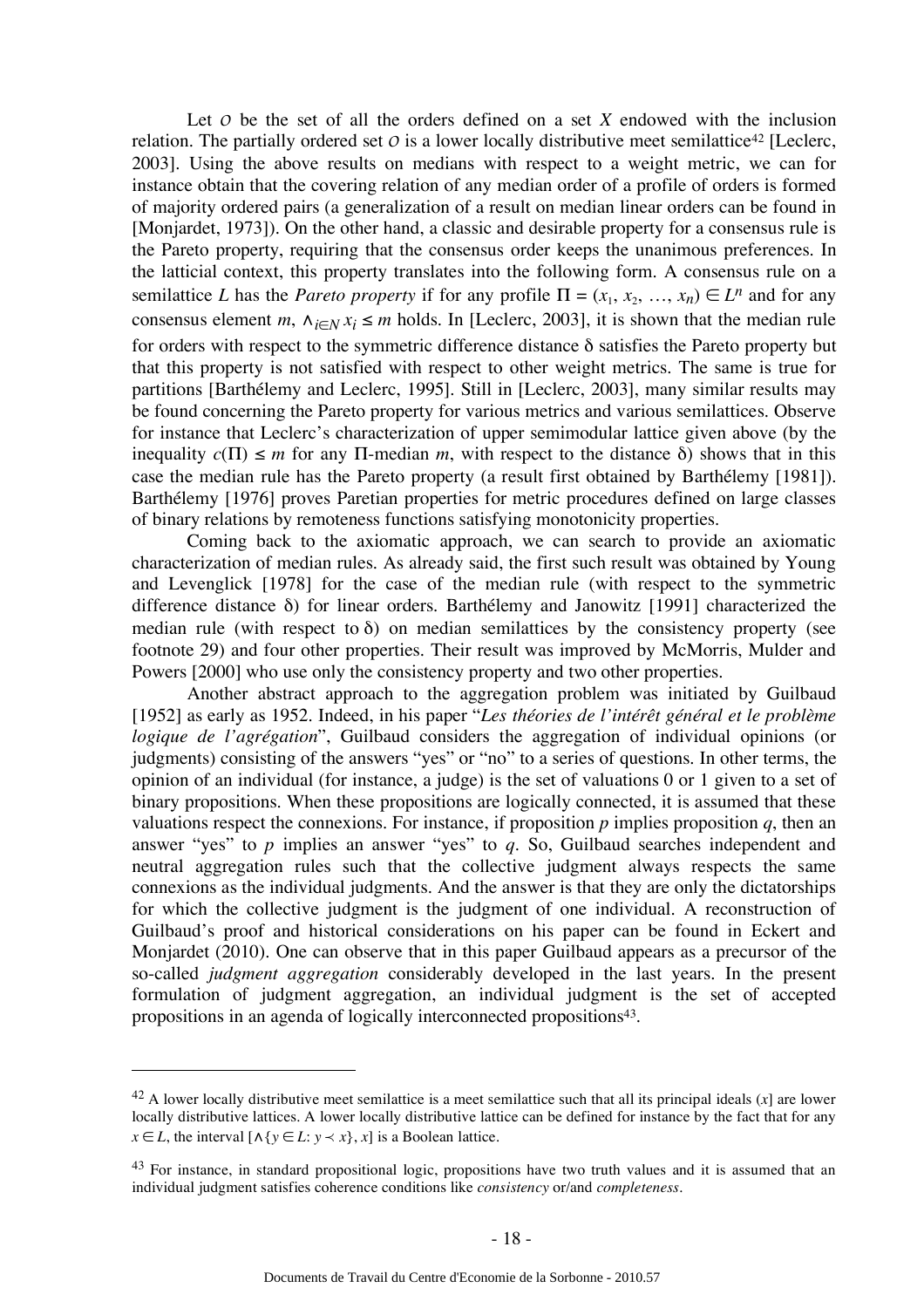#### VIII. ALGORITHMIC AND COMPLEXITY ISSUES

As said in the introduction, the algorithmic complexity of a method plays an important role. It is usual to distinguish between polynomial problems and NP-hard ones. Let us remind that a problem is polynomial when there exists a polynomial method to solve it. On the opposite, the practical consequence of the NP-hardness of a problem is that none polynomial method is known to solve it exactly; so, solving such a problem exactly may require a CPU time which may increase exponentially with the size of the instances to solve (for more details upon the theory of algorithmic complexity and the theory of NP-completeness, see for instance [Barthélemy, Cohen and Lobstein, 1996] or [Garey and Johnson, 1979]).

The computation of median linear orders is a problem which can be modelled as a particular case of the *linear ordering problem*44 and so as a 0-1 linear program (see, for instance [Reinelt, 1985] or [Charon and Hudry, 2010]). It has been shown to be NP-hard (see below). This fact induces that exact methods giving the median orders do not allow solving large (with respect to the number of alternatives) problems<sup>45</sup>. These methods are mainly based on branch and bound methods. For instance, Bermond and Kodratoff [1976], then Barthélemy, Guénoche and Hudry [1989] provide branch and bound algorithms later improved with the help of some theoretical results in [Charon et al., 1992b, 1996a, 1997a, 2006a]. When these methods cannot be applied, another possibility is to look for approximate solutions, with the hope to compute "good" solutions in a "reasonable" time. Some of these heuristics are specific to the considered problem (see [Charon and Hudry, 2010] for a survey). Other methods come from *metaheuristics* (general approximate methods) such as simulated annealing, tabu search, noising methods, genetic algorithms or even some hybridization between these different methods (once again, see [Charon and Hudry, 2010] for a survey). They have been used for instance in [Hudry, 1989], [Charon and Hudry, 1998, 2009]. If the quality of some specific heuristics may decrease quite fast with the size of the considered instance, metaheuristics seem to provide good results in a limited amount of computation time.

The computation of a median partition is also a NP-hard problem [Barthélemy and Leclerc, 1995<sup>146</sup>. This problem can be modelled as an instance of another NP-hard problem known as the *clique partitioning problem.* Here also, metaheuristics can be applied to compute medians partitions. For instance, de Amorim, Barthélemy and Ribeiro [1992] apply simulated annealing and Tabu search to this problem. Charon and Hudry [1993, 2006b, 2007b, 2009] provide a metaheuristic based on their *noising method* (a metaheuristic which generalizes simulated annealing and threshold accepting methods, see [Charon and Hudry, 2001, 2002]). For other approaches, see the survey [Barthélemy and Leclerc, 1995].

The complexities of the tournament solutions depicted in Section V are summarized in the following theorems (see [Hudry, 2009b] for more details and for complexity results about

<sup>&</sup>lt;sup>44</sup> This problem includes also a representation of Slater's problem. This one consists in searching a linear order fitting a tournament at best. And indeed the search of a median order can be stated as the search of a linear order fitting a *weighted* tournament at best (see Section V).

 $45$  It is difficult to give a specific value, since the performances of the algorithms much depend on the considered instances and on the used computer. For example, the software available at the Web address http://www.enst.fr/~charon/tournament/median.html can deal with instances simulating some real data with 100 candidates in about 1 second. Random instances seem more difficult to solve (see [Charon and Hudry, 2006a]).

<sup>&</sup>lt;sup>46</sup> More precisely, the problem is NP-hard when the number of partitions to aggregate is not fixed, and its status is not known for a fixed value of this number.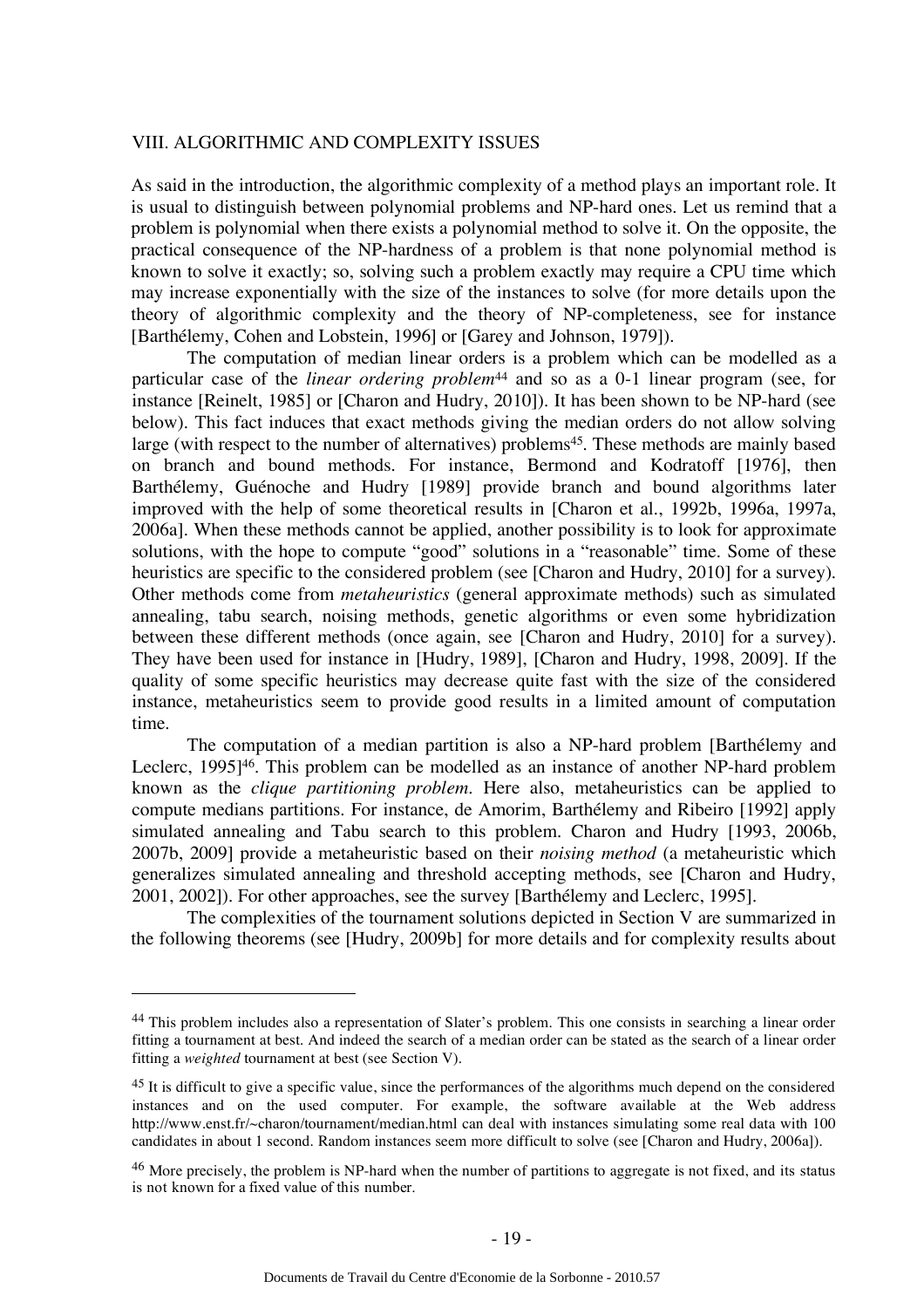other tournament solutions; a more general survey on the complexity of voting procedures can be found in [Hudry 2009a]).

# THEOREM 9.

*Let T be a tournament with n vertices.*

- *Computing the Copeland winners of T can be done in O(n2).*
- *Computing a Banks winner can be done in O(n2) [Hudry, 2004].*

# THEOREM 10.

*The following problems are NP-complete:*

- *Given a tournament T and a vertex x of T, is x a Banks winner of T? [Woeginger, 2003].*
- *Given a tournament T and an integer k, is the Slater index i(T) of T less than or equal to k? (see [Hudry, 2010], based on the results obtained independently by [Alon, 2006], [Charbit, Thomasse and Yeo, 2007] and [Conitzer, 2006]).*

# THEOREM 11.

*The following problems are NP-hard:*

- *Given a tournament T, compute all the Banks winners of T.*
- *Given a tournament T, compute the Slater index i(T) of T.*
- *Given a tournament T, compute a Slater winner of T.*
- *Given a tournament T, compute all the Slater winners of T.*
- *Given a tournament T and a vertex x of T, is x a Slater winner of T?*
- *Given a tournament T, compute a Slater order of T.*
- *Given a tournament T, compute all the Slater orders of T.*

# THEOREM 12.

*The following problem belongs to co-NP:*

• *Given a tournament T = (X, A) and a linear order O defined on X, is O a Slater order of T?*

We may note that it is possible to compute a Banks winner in polynomial time while checking that a given vertex is a Banks winner is NP-hard; there is no contradiction, because we do not choose the Banks winner that we may compute in polynomial time (see [Guénoche, 1996] for an – exponential – algorithm computing all the Banks winners of a tournament). Note also that the decision problem of Theorem 11 is not known to belong to NP, and that the problem of Theorem 12 is conjectured to be co-NP-complete in [Hudry, 2010].

To finish this section, we consider the aggregation of linear orders into median relations. The case of a median relation which must be a linear order is the most studied (see [Bartholdi, Tovey and Trick, 1989], [Dwork *et al*., 2001], [Hemaspaandra *et al*., 2005], [Hudry, 1989 and 2008]; see [Charon and Hudry, 2010] for more general references on the properties of median linear orders).

# THEOREM 13.

*The following problems are NP-hard:*

- Let *m* be an even integer greater than or equal to 4; given a profile Π of *m* linear *orders, compute a median linear order of* Π*.*
- *Given a profile* Π *of m linear orders defined on a set X with n elements with m odd and m large enough (at least about*  $n^2$ *), compute a median linear order of*  $\Pi$ *.*

*The aggregation of two linear orders into a median linear order is a polynomial problem.*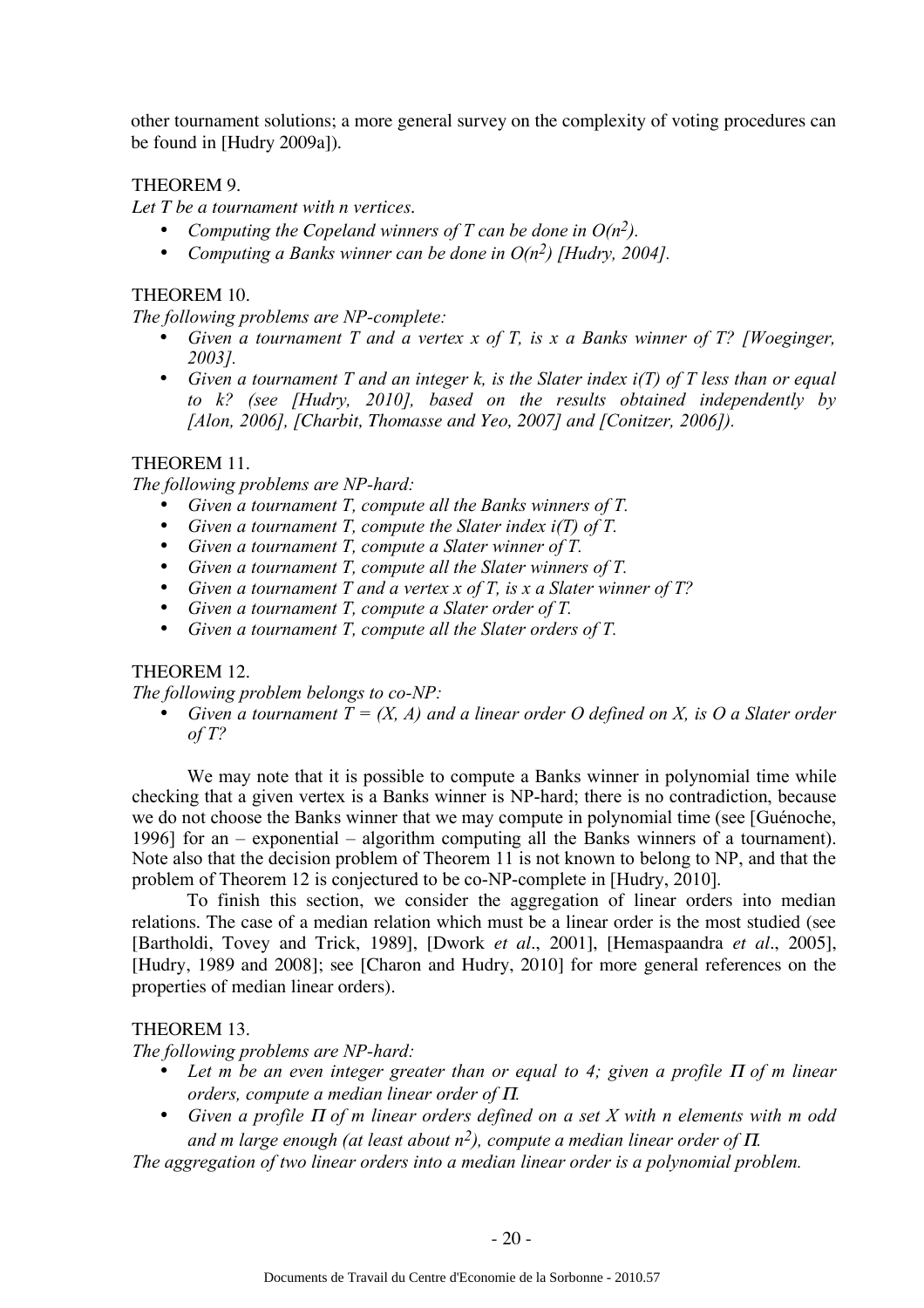In other words, the aggregation of *m* linear orders into a median linear order is NPhard when the number *m* of voters is large enough. More precisely, it is NP-hard for any fixed even value of *m* with  $m \geq 4$ , but the minimum odd value of *m* such that this problem is NPhard is not known.

Theorem 13 can be generalized into two directions. On the one hand, the same results apply if we consider a profile of any kind of preferences containing linear orders as special cases (for instance, profiles of orders, or of preorders, or of binary relations, and so on). On the other hand, the variants for which we look for a median relation which would not be necessarily a linear order but another kind of median partially ordered relation often remain also NP-hard when *m* is large enough (see also [Wakabayashi, 1986 and 1998] where the aggregation of binary relations into different types of median relations is studied):

#### THEOREM 14.

*The aggregation of m linear orders into a median relation is an NP-hard problem [Hudry, 1989, 2008, submitted] when:* 

- *the median relation must be an acyclic relation47, a complete preorder (see footnote 8) or a weak order48 and m is any fixed even value with m* <sup>≥</sup> *4 or m takes an odd value large enough (at least about n2);*
- *the median relation must be an interval order<sup>49</sup>, a semiorder<sup>50</sup> or a quasi-order<sup>51</sup> and m takes a value large enough (at least about n2 for even values of m, or at least about n4 for odd values of m).*

Note that, when not trivial, the complexity of the above problems is not known for values of *m* less than the ones stated in Theorem 14. Note also that the complexity of the aggregation of linear orders into a median order or a median preorder remains unknown.

On the other hand, the next theorem can be obtained as a corollary of Section VI:

THEOREM 15.

<sup>47</sup> An acyclic relation is a relation without directed cycle.

<sup>48</sup> Here, a weak order is defined as the asymmetric part of any complete preorder.

<sup>49</sup> An interval order is an order *R* satisfying the property:  $\forall (x, y, z, t) \in X^4$  with *x*, *y*, *z* and *t* pairwise distinct,  $(xRy \text{ and } zRt) \Rightarrow (xRt \text{ or } zRy)$ . The name "interval order" comes from the fact that such an order may be described by intervals defined on the set of real numbers and spread over the real axis. The relation *xRy* then means that the interval associated with *x* is utterly on the left of the interval associated with *y*; if the two intervals overlap, then *x* and *y* are incomparable. The implication  $(xRy \text{ and } zRt) \Rightarrow (xRt \text{ or } zRy)$  means that, if the interval associated with *x* (respectively *z*) is completely on the left of the interval associated with *y* (respectively *t*), the interval associated with *x* must be on the left of the interval associated with *t* or the interval associated with *z* must be on the left of the interval associated with *y*. Note that the lengths of the intervals are not necessarily the same for all the intervals.

<sup>50</sup> A semiorder is an interval order *R* satisfying the property: ∀  $(x, y, z, t) \in X^4$  with  $x, y, z$  and  $t$  pairwise distinct,  $(xRy \text{ and } yRz) \Rightarrow (xRt \text{ or } tRz)$ . As an interval order, a semiorder may be represented by intervals. In this case, all the intervals have the same length. Then the implication  $(xRy$  and  $yRz) \Rightarrow (xRt$  or (inclusively)  $tRz$ ) means that, if the interval associated with *x* (respectively *y*) is completely on the left of the interval associated with *y* (respectively *z*), then the interval associated with any extra *t* cannot overlap the interval associated with *x* and the one associated with *z* simultaneously: the length of the interval associated with *t* is too small for that. For more details, see [Aleskerov, Bouyssou and Monjardet, 2007].

 $51$  A quasi-order is here defined as the asymmetric part of any semiorder (we must observe that in the literature this asymmetric part can be also called semiorder).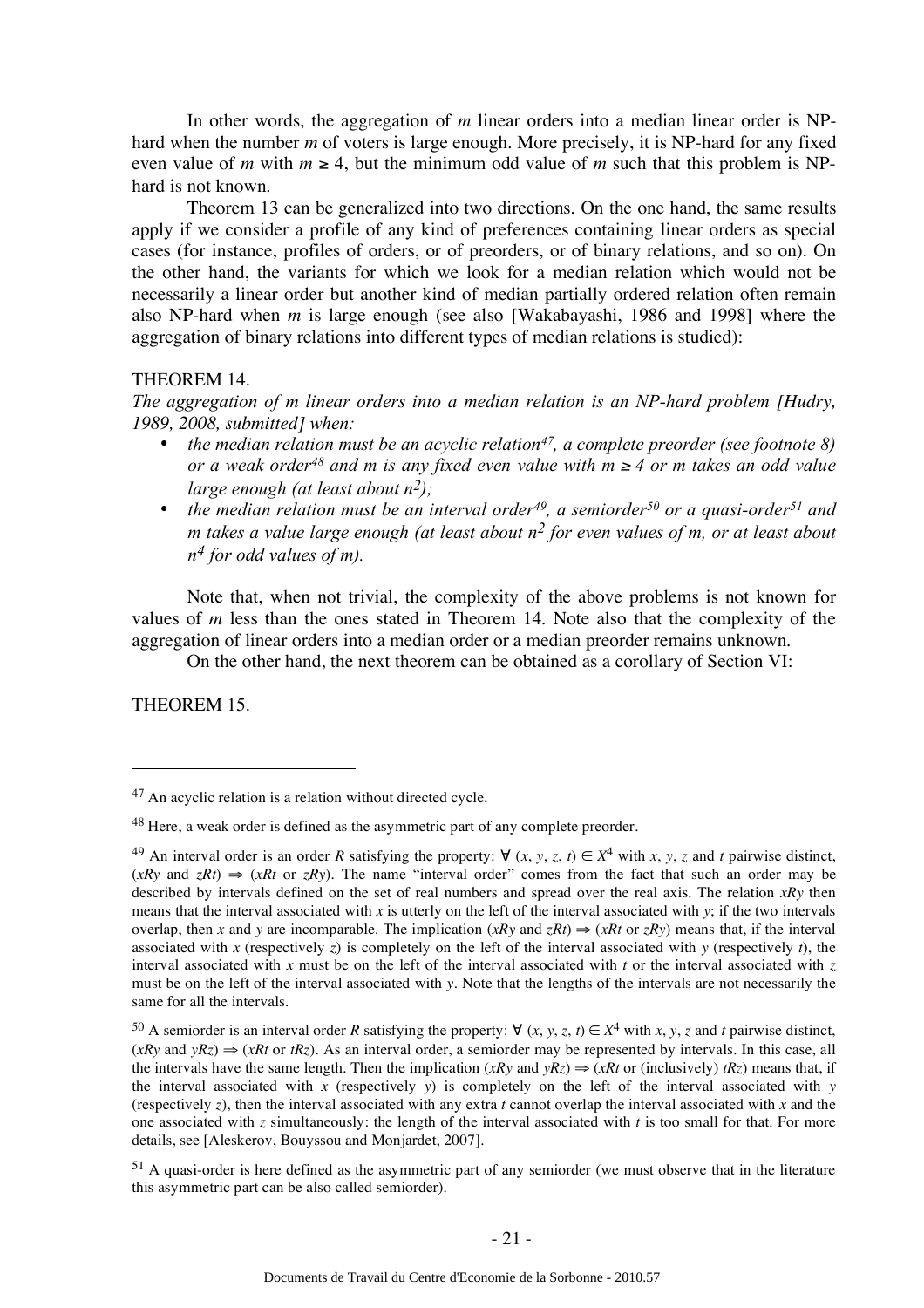*The aggregation of single-peaked linear orders into a median relation is a polynomial problem when the median relation must be a linear order.* Indeed in this case majority rule provides median linear orders.

### BIBLIOGRAPHIE

ABELLO J.M. (1985) Intrinsic limitation of the majority rule, an algorithmic approach, *SIAM Journal on Algebraic and Discrete Methods* 6 (1), 133-144.

ADAMS E.N. III (1986) *N*-trees as nestings: Complexity, similarity, and consensus, *Journal of Classification* 3 (2), 299-317.

ALESKEROV F.T. (1999) *Arrovian Aggregation Models*, Kluwer (Theory and decision library Volume 39 in Mathematical and statistical methods).

ALESKEROV F.T., BOUYSSOU D., MONJARDET B. (2007) *Utility maximisation, choice and preference*, Studies in Economic Theory 16, Springer-Verlag.

ALON N. (2006) Ranking tournaments, *SIAM Journal on Discrete Mathematics* 20 (1), 137- 142.

ARROW K.J. (1951) *Social Choice and Individual Values*, New-York, Wiley.

AVANN S.P. (1961) Metric ternary distributive semi-lattices, *Proceedings of the American Mathematical Society* 12, 407-414.

BANDELT H.J., BARTHÉLEMY J.-P. (1984) Medians in Median Graphs, *Discrete Applied Mathematics* 8, 131-142.

BANKS J. (1985) Sophisticated voting outcomes and agenda control, *Social Choice and Welfare* 2, 295-306.

BARBUT M. (1961) Médianes, distributivité, éloignements, *Publications du Centre de mathématiques sociales*, Paris; reprint (1980): *Mathématiques et Sciences humaines* 70, 5-31.

BARBUT M. (1967) Médianes, Condorcet et Kendall, *note SEMA*, Paris; reprint (1980): *Mathématiques et Sciences humaines* 69, 5-13.

BARBUT M. (1969) Une classe de demi-treillis ordonnés pouvant servir à des agrégations de critères, in *La décision : agrégation et dynamique des préférences*, CNRS, 27-35.

BARTHÉLEMY J.-P. (1976) Sur les éloignements symétriques et le principe de Pareto, *Mathématiques et Sciences humaines* 56, 97-125.

BARTHÉLEMY J.-P. (1979) Caractérisations axiomatiques de la distance de la différence symétrique entre des relations binaires, *Mathématiques et Sciences humaines* 67, 85-113.

BARTHÉLEMY J.-P. (1981) Trois propriétés des médianes dans un treillis modulaire, *Mathématiques et Sciences humaines* 75, 83-91.

BARTHÉLEMY J.-P. (1982) Arrow's theorem: unusual domain and extended codomain, *Mathematical Social Sciences* 3, 79-89.

BARTHÉLEMY J.-P. (1988a) Comments on "Aggregations of Equivalence Relations", by P.C. Fishburn and A. Rubinstein, *Journal of Classification* 5 (1), 85-87.

BARTHÉLEMY J.-P. (1988b) Thresholded consensus for *n*-trees, *Journal of Classification* 5 (2), 229-236*.*

BARTHÉLEMY J.-P., COHEN G., LOBSTEIN A. (1996) *Algorithmic Complexity and Communication Problems*, University College London Press, London.

BARTHÉLEMY J.-P., GUÉNOCHE A., HUDRY O. (1989) Median linear orders: heuristics and a branch and bound algorithm, *European Journal of Operational Research* 42, 313-325.

BARTHÉLEMY J.-P., HUDRY O., ISAAK G., ROBERTS F.S., TESMAN B. (1995) The reversing number of a digraph, *Discrete Applied Mathematics* 60, 39-76.

BARTHÉLEMY J.-P., JANOWITZ M.F. (1991) A formal theory of consensus, *SIAM Journal on Discrete Mathematics* 4, 305-322.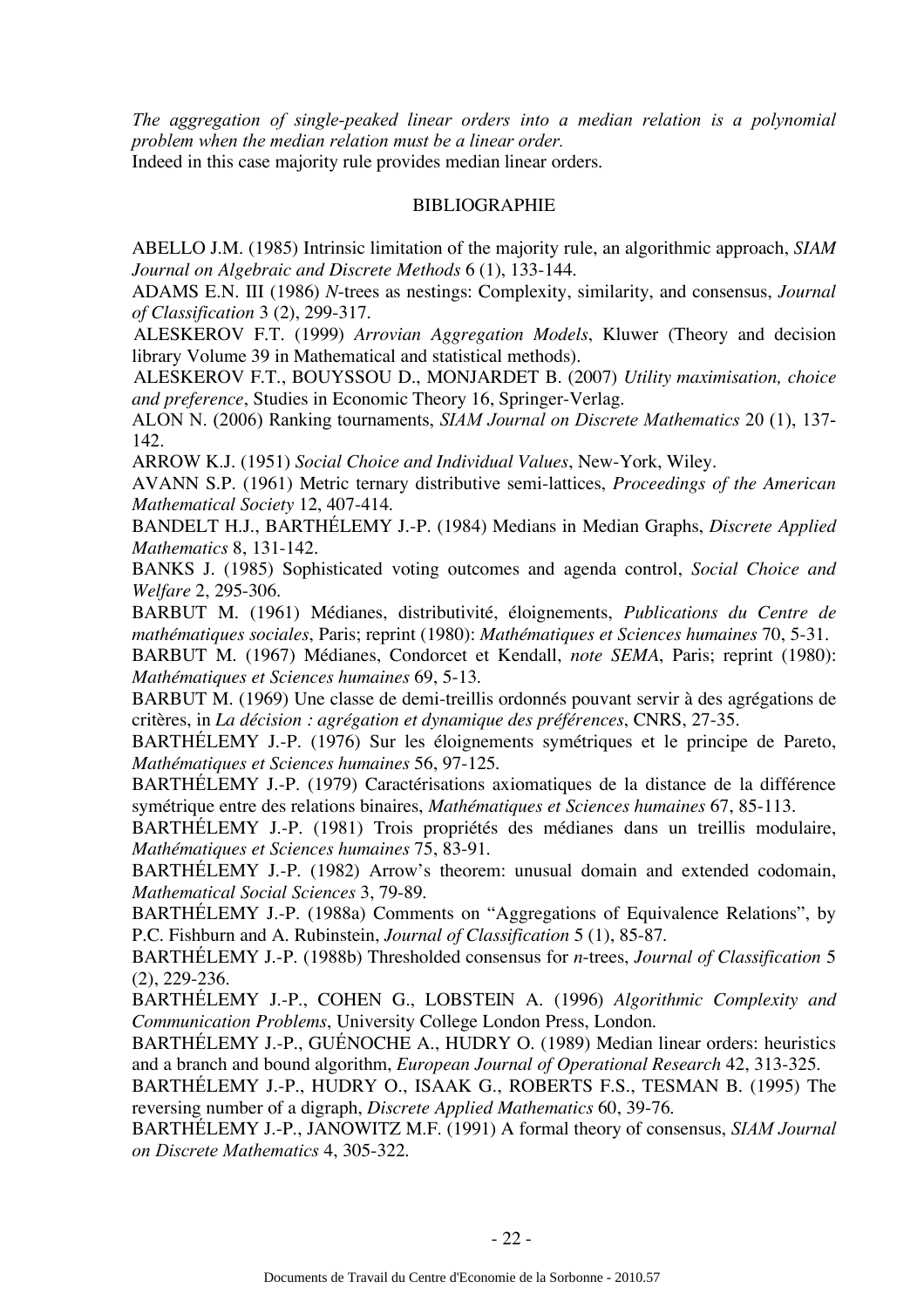BARTHÉLEMY J.-P., LECLERC B. (1995) The median procedure for partitions, in *Partitioning data sets*, I.J. Cox, P. Hansen and B. Julesz (eds), American Mathematical Society, Providence, 3-34.

BARTHÉLEMY J.-P., LECLERC B., MONJARDET B. (1986) On the use of ordered sets in problems of comparison and consensus of classifications, *Journal of Classification* 3, 187- 224.

BARTHÉLEMY J.-P., MCMORRIS F.R. (1986) The median procedure for *n*-trees, *Journal of Classification* 3, 329-334.

BARTHÉLEMY J.-P., MCMORRIS F.R. (1989) On an independence condition for consensus *n*-trees, *Applied Mathematics Letters* 2 (1), 75-78.

BARTHÉLEMY J.-P., MCMORRIS F.R., POWERS R.C. (1991) Independence conditions for consensus *n*-trees revisited, *Applied Mathematics Letters* 4 (5), 43-46.

BARTHÉLEMY J.-P., McMORRIS F.R., POWERS R.C (1992) Dictatorial consensus functions on *n*-trees, *Mathematical Social Sciences* 25, 59-64.

BARTHÉLEMY J.-P., MONJARDET B. (1981) The median procedure in cluster analysis and social choice theory, *Mathematical Social Sciences* 1 (3), 235-267.

BARTHÉLEMY J.-P., MONJARDET B. (1988) The median procedure in data analysis: new results and open problems, in *Classification and related methods in data analysis*, H.H. Bock (ed.), North-Holland, 309-316.

BARTHOLDI III J.J., TOVEY C.A., TRICK M.A. (1989) Voting schemes for which it can be difficult to tell who won the election, *Social Choice and Welfare* 6, 157-165.

BERMOND J.-C. (1972) Ordres à distance minimum d'un tournoi et graphes partiels sans circuits maximaux, *Mathématiques et Sciences humaines* 37, 5-25.

BERMOND J.-C. (1973) The circuit-hypergraph of a tournament, in *Infinite and finite sets, Proceedings of the Colloquia Mathematica Societatis János Bolyai* 10, North Holland, 165- 180.

BERMOND J.-C., KODRATOFF Y. (1976) Une heuristique pour le calcul de l'indice de transitivité d'un tournoi, *RAIRO* 10 (3), 83-92.

BIRKHOFF G., KISS S.A. (1947) A ternary operation in distributive lattices, *Bulletin of the American Mathematical Society* 53, 749-752.

BLACK D. (1948) On the rationale of group decision-making, *Journal of Political Economy*  56, 23-34.

BROWN J.D. (1975) Aggregation of preferences, *Quarterly Journal of Economics* 89 (3), 456-469.

CASPARD N., LECLERC B., MONJARDET B. (2007) Ensembles ordonnés finis : concepts, résultats, usages, Springer-Verlag.

CHAMENI-NEMBUA C. (1989) Règle majoritaire et distributivité dans le permutoèdre, *Mathématiques et Sciences humaines* 108, 5-22.

CHARBIT P., THOMASSE S., YEO, A. (2007) The minimum feedback arc set problem is NP-hard for tournaments, *Combinatorics, Probability and Computing* 16 (1), 1-4.

CHARON I., GERMA A., HUDRY O. (1992a) Encadrement de l'indice de Slater d'un tournoi à l'aide de ses scores, *Mathématiques, Informatique et Sciences humaines* 118, 53-68.

CHARON I., GERMA A., HUDRY O. (1992b) Utilisation des scores dans des méthodes exactes déterminant les ordres médians des tournois, *Mathématiques, Informatique et Sciences humaines* 119, 53-74.

CHARON I., GUÉNOCHE A., HUDRY O., WOIRGARD F. (1996a) A bonsaï branch and bound method applied to voting theory, in *Ordinal and Symbolic Data Analysis*, Springer Verlag, 309-318.

CHARON I., GUÉNOCHE A., HUDRY O., WOIRGARD F. (1997a) New results on the computation of median orders, *Discrete Mathematics* 165-166, 139-154.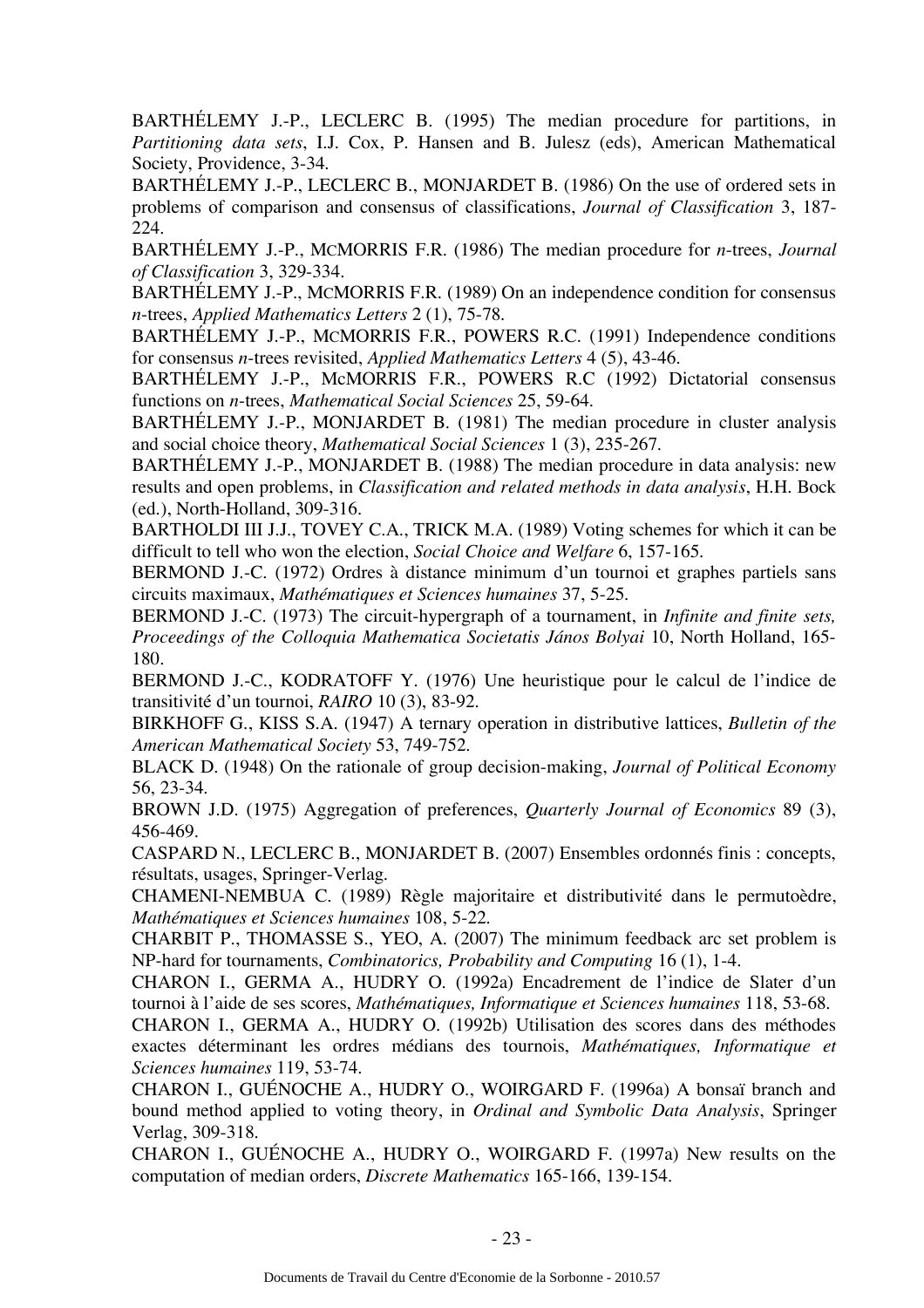CHARON I., HUDRY O. (1993) The noising method: a new method for combinatorial optimization, *Operations Research Letters* 14, 133-137.

CHARON I., HUDRY O. (1998) Lamarckian genetic algorithms applied to the aggregation of preferences, *Annals of Operations Research* 80, 281-297.

CHARON I., HUDRY O. (2000) Slater orders and Hamiltonian paths of tournaments, *Electronic Notes in Discrete Mathematics* 5, 60-63.

CHARON I., HUDRY O. (2001) The noising methods: a generalization of some metaheuristics, *European Journal of Operational Research* 135 (1), 86-101.

CHARON I., HUDRY O. (2002) The noising methods: a survey, in *Essays and Surveys in Metaheuristics*, P. Hansen and C.C. Ribeiro (eds), Kluwer Academic Publishers, Boston, 245- 261.

CHARON I., HUDRY O. (2003) Links between the Slater index and the Ryser index of tournaments, *Graphs and Combinatorics* 19 (3), 309-322.

CHARON I., HUDRY O. (2006a) A branch and bound algorithm to solve the linear ordering problem for weighted tournaments, *Discrete Applied Mathematics* 154, 2097-2116.

CHARON I., HUDRY O. (2006b) Noising methods for a clique partitioning problem, *Discrete Applied Mathematics* 154 (5), 754-769.

CHARON I., HUDRY O. (2007a) A survey on the linear ordering problem for weighted or unweighted tournaments, *4OR: A Quarterly Journal of Operations Research* 5 (1), 5- 60.

CHARON I., HUDRY O. (2007b) Application of the "descent with mutations" metaheuristic to a clique partitioning problem, *Proceedings of 2007 IEEE International Conference on Research, Innovation and Vision for the Future*, Vietnam, 29-35.

CHARON I., HUDRY O. (2009) Self-tuning of the noising methods, *Optimization* 58 (7), 1- 21.

CHARON I., HUDRY O. (2010) An updated survey on the linear ordering problem for weighted or unweighted tournaments, *Annals of Operations Research* 175, 107-158.

CHARON I., HUDRY O. (to appear) Maximum distance between Slater orders and Copeland orders of tournaments, *Order*.

CHARON I., HUDRY O., WOIRGARD F. (1996b) Ordres médians et ordres de Slater des tournois, *Mathématiques, Informatique et Sciences humaines* 133, 23-56.

CHARON I., HUDRY O., WOIRGARD F. (1997b) A 16-vertex tournament for which Banks set and Slater set are disjoint, *Discrete Applied Mathematics* 80 (2-3), 211-215.

CONDORCET, M.J.A.N. Caritat, marquis de (1785), *Essai sur l'application de l'analyse à la probabilité des décisions rendues à la pluralité des voix*, Imprimerie royale, Paris; facsimile version: Chelsea Publishing Company, New York, 1972.

CONITZER V. (2006) Computing Slater Rankings Using Similarities Among Candidates, in *Proceedings of the 21st National Conference on Artificial Intelligence (AAAI-06)*, Boston, MA, USA, 613-619.

COPELAND A.H. (1951) A "reasonable" social welfare function, Seminar on applications of mathematics to social sciences, University of Michigan.

DAVEY B.A., PRIESTLEY H.A. (2001) *Introduction to lattices and order*, Cambridge University Press.

DAY W.H.E., MCMORRIS F.R. (2003) *Axiomatic Consensus Theory in Group Choice and Biomathematics*, SIAM, Philadelphia.

DE AMORIM S.G., BARTHÉLEMY J.-P., RIBEIRO C.C. (1992) Clustering and clique partitioning: simulated annealing and tabu search approaches, *Journal of Classification* 9, 17-42.

DOMENACH F. (2010) Consensus de familles de Moore typées, *Mathématiques et Sciences humaines* 190.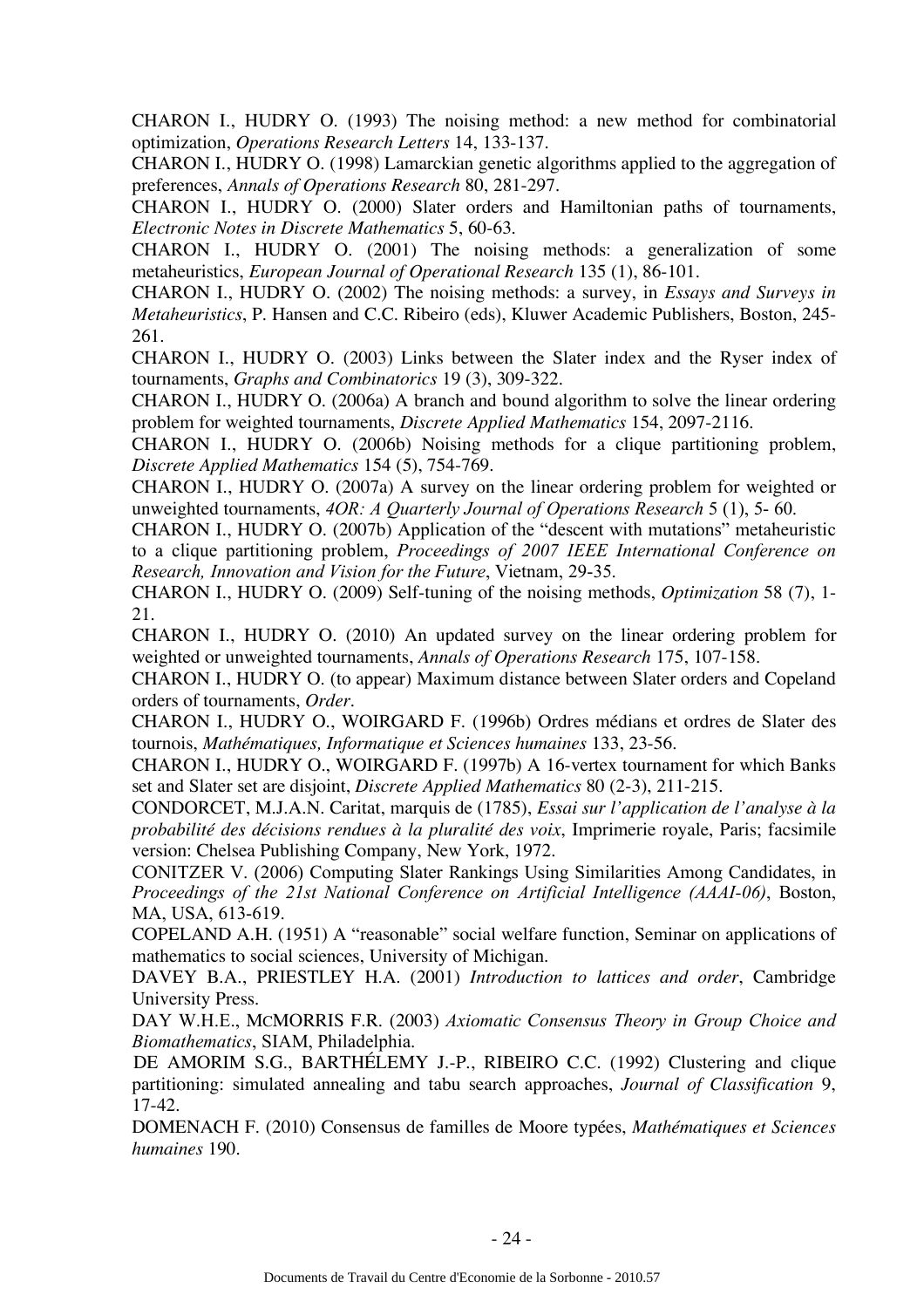DOMENACH F., LECLERC B. (2004a) Closure systems, implicational systems, overhanging relations and the case of hierarchical classification, *Mathematical Social Sciences* 47 (3), 349-366.

DOMENACH F., LECLERC B. (2004b) Consensus of classification systems, with Adams's results revisited, *in Classification, Clustering and Data Mining Applications*, D. Banks, L. House, F.R. McMorris, P. Arabie and W. Gaul (eds), Berlin, Springer, 417-428.

DOMENACH F., LECLERC B. (2007) The structure of the overhanging relations associated with some types of closure systems, *Annals of Mathematics and Artificial Intelligence* 49, 137-149.

DWORK C., KUMAR R., NAOR M., SIVAKUMAR D. (2001) Rank aggregation methods for the Web, *Proceedings of the 10th International Conference on World Wide Web (WWW10)*, 613-622.

ECKERT D., MONJARDET B. (2010) Guilbaud's 1952 theorem on the logical problem of aggregation, *Mathématiques et Sciences humaines* 189.

FELDMAN-HÖGAASEN J. (1969) Ordres partiels et permutoèdre, *Mathématiques et Sciences humaines* 28, 27-38.

FISHBURN P.C. (1997) Acyclic sets of linear orders, *Social Choice and Welfare* 14, 113- 124.

FISHBURN P.C., RUBINSTEIN A. (1986) Aggregation of equivalence relations, *Journal of Classification* 3 (1), 61-65.

GALAMBOS A., REINER V. (2008) Acyclic Sets of Linear Orders via the Bruhat Order, *Social Choice and Welfare* 30 (2), 245-264.

GAREY M.R., JOHNSON D.S. (1979), *Computers and intractability: a guide to the theory of NP-completeness*, Freeman and Company, San Francisco.

GUÉNOCHE A. (1995) How to choose according to partial evaluations, in *Advances in Intelligent Computing, IPMU'94*, B. Bouchon-Meunier et al. (eds), Lecture Notes in Computer Sciences 945, Springer-Verlag, Berlin-Heidelberg, 611-618.

GUÉNOCHE A. (1996) Vainqueurs de Kemeny et tournois difficiles, *Mathématiques, Informatique et Sciences humaines* 133, 57-66.

GUILBAUD G. Th. (1952) Les théories de l'intérêt général et le problème logique de l'agrégation, *Économie appliquée* 5, 501-584. English translation: Theories of the general interest and the logical problem of aggregation, *Electronic Journal for History of Probability and Statistics* 4, 2008.

GUILBAUD G. Th., ROSENSTIEHL P. (1963) Analyse algébrique d'un scrutin, *Mathématiques et Sciences humaines* 4, 9-33.

HEMASPAANDRA E., SPAKOWSKI H., VOGEL J. (2005) The complexity of Kemeny elections, *Theoretical Computer Science* 349, 382-391.

HUDRY O. (1989) *Recherche d'ordres médians : complexité, algorithmique et problèmes combinatoires*, PhD thesis, ENST, Paris.

HUDRY O. (1997) Nombre maximum d'ordres de Slater des tournois *T* vérifiant σ(*T*) = 1, *Mathématiques, Informatique et Sciences humaines* 140, 51-58.

HUDRY O. (1999) A smallest tournament for which the Banks set and the Copeland set are disjoint, *Social Choice and Welfare* 16, 137-143.

HUDRY O. (2004) A note on "Banks winners in tournaments are difficult to recognize" by G.J. Woeginger, *Social Choice and Welfare* 23, 113-114.

HUDRY O. (2008) NP-hardness results on the aggregation of linear orders into median orders, *Annals of Operations Research* 163 (1), 63-88.

HUDRY O. (2009a) Complexity of voting procedures, in *Encyclopedia of Complexity and Systems Science*, R. Meyers (ed.), Springer, New York, 2009.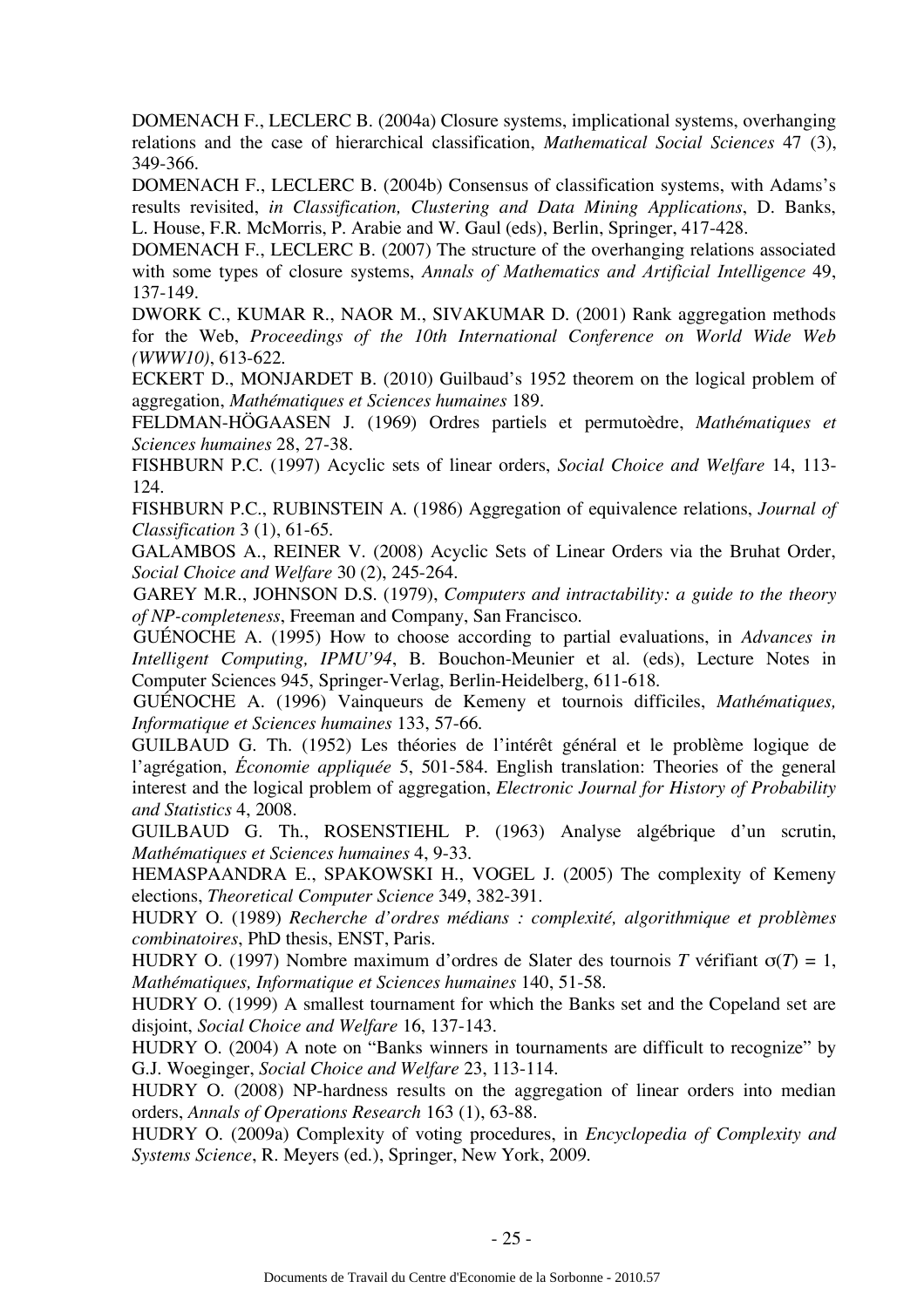HUDRY O. (2009b) A survey on the complexity of tournament solutions, *Mathematical Social Sciences* 57, 292-303.

HUDRY O. (2010) On the complexity of Slater's problems, *European Journal of Operational Research* 203, 216–221.

HUDRY O. (submitted) On the computation of median complete preorders.

HUDRY O., LECLERC B., MONJARDET B., BARTHÉLEMY J.-P. (2009) Metric and latticial medians, in *Concepts and methods of decision-making*, D. Bouyssou, D. Dubois, M. Pirlot, H. Prade (eds), Wiley, 811-856.

KEMENY J.G. (1959) Mathematics without numbers, *Daedalu*s *88*, 577-591.

KENDALL M.G. (1938) *Rank correlation methods*, Hafner, New York.

LAFFOND G., LASLIER J.-F. (1991) Slater's winners of a tournament may not be in the Banks set, *Social Choice and Welfare* 8, 355-363.

LASLIER J.-F. (1993) *Solutions de tournois*, habilitation à diriger les recherches en science économique, université de Cergy-Pontoise.

LASLIER J.-F. (1996) Solutions de tournois : un spicilège, *Mathématiques, Informatique et Sciences humaines* 133, 7-22.

LASLIER J.-F. (1997) *Tournament Solutions and Majority Voting*, Springer, Berlin, Heidelberg, New York.

LECLERC B. (1984) Efficient and binary consensus functions on transitively valued relations, *Mathematical Social Sciences* 8, 45-61.

LECLERC B. (1990) Medians and majorities in semimodular lattices, *SIAM Journal on Discrete Mathematics* 3 (2), 266-276.

LECLERC B. (1991) Aggregation of fuzzy preferences: a theoretic Arrow-like approach, *Fuzzy Sets and Systems* 43 (3), 291-309.

LECLERC B. (1993) Lattice valuations, medians and majorities, *Discrete Mathematics* 111, 345-356.

LECLERC B. (1994) Medians for weight metrics in the covering graphs of semilattices, *Discrete Applied Mathematics* 49, 281-297.

LECLERC B. (1998) Consensus of classifications: the case of trees, in *Advances in Data Science and Classification*, A. Rizzi, M. Vichi, H.-H. Bock (eds), *Studies in Classification, Data Analysis and Knowledge Organization*, Berlin, Springer-Verlag, 81-90.

LECLERC B. (2003) The median procedure in the semilattice of orders, *Discrete Applied Mathematics* 127 (2), 241-269.

LECLERC B. (2004) On the consensus of closure systems, *Annales du LAMSADE* 3, 237- 247.

LECLERC B. (2007) Consensus of classifications based on frequent groupings, in *Selected Contributions in Data Analysis and Classification*, P. Brito, P. Bertrand, G. Cucumel F. De Carvalho (eds), Berlin, Springer, 317-324.

LECLERC B., MONJARDET B. (1995) Latticial theory of consensus, in *Social choice, Welfare and Ethics*, V. Barnett, H. Moulin, M. Salles, N. Schofield (eds), Cambridge University Press, 145-160.

MARGUSH T., McMORRIS F.R. (1981) Consensus *n*-trees, *Bulletin of Mathematical Biology* 43, 239-244.

MAS-COLLEL A., SONNENSCHEIN H. (1972) General possibility theorems for group decisions, *The Review of Economic Studies* 39, 185-192.

MAY K.O. (1952) A Set of Independent Necessary and Sufficient Conditions for Simple Majority Decision, *Econometrica* 20 (4), 680-684.

MCLEAN I., LORREY H., COLOMER J.M. (2008) Social Choice in Medieval Europe, *Electronic Journal for History of Probability and Statistics* 4 (1).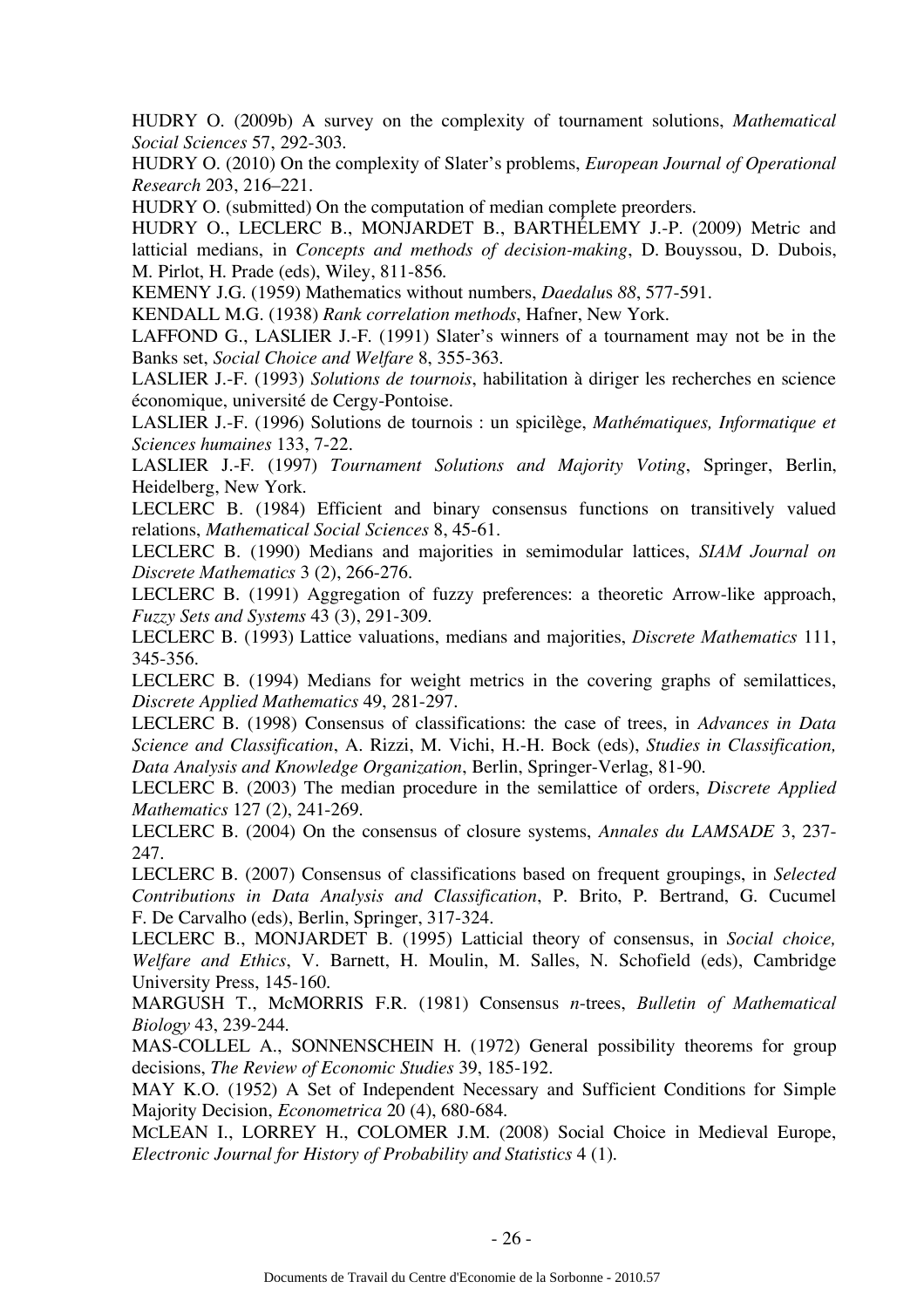MCMORRIS F.R., MULDER H.M., POWERS R.C. (2000) The median function on median graphs and semilattices, *Discrete Applied Mathematics* 101, 221-230.

MIRKIN B.G. (1974) *Group Choice* (in Russian), English translation (1979), P. Fishburn (ed.), Winston, Washington.

MIRKIN B.G. (1975) On the problem of reconciling partitions, in *Quantitative Sociology, International Perspectives on Mathematical and Statistical Modelling*, New-York, Academic Press, 441-449.

MIRKIN B.G. (1981) Federations and transitive group choice, *Mathematical Social Sciences* 2, 35-38.

MONJARDET B. (1973) Tournois et ordres médians pour une opinion, *Mathématiques et Sciences humaines* 43, 55-70.

MONJARDET B. (1978) An axiomatic theory of tournament aggregation, *Mathematics of Operations Research* 3 (4), 334-351.

MONJARDET B. (1980) Théorie et applications de la médiane dans les treillis distributifs finis, *Annals of Discrete Mathematics* 9, 87-91.

MONJARDET B. (1981) Metrics on partially ordered sets - A survey, *Discrete Mathematics* 35, 173-184.

MONJARDET B. (1983) On the use of ultrafilters in social choice theory, in *Social Choice and Welfare*, P. K. Pattanaik and M. Salles (eds), Amsterdam, North-Holland, 73-78.

MONJARDET B. (1985) Concordance et consensus d'ordre totaux : les coefficients *K* et *W*, *Revue de statistique appliquée* 33 (2), 55-87.

MONJARDET B. (1990a) Arrowian characterizations of latticial federation consensus functions, *Mathematical Social Sciences* 20 (1), 51-71.

MONJARDET B. (1990b) Sur diverses formes de la "règle de Condorcet" d'agrégation des préférences, *Mathématique, Informatique et Sciences humaines* 111, 61-71.

MONJARDET B. (1991) Éléments pour une histoire de la médiane métrique, in *Moyenne, milieu, centre. Histoire et usages*, Coll. Histoire des Sciences et Techniques, n°5, éditions de l'EHESS, Paris.

MONJARDET B. (1997) Concordance between two linear orders: the Spearman and Kendall coefficients revisited, *Journal of Classification* 14 (2), 269-295.

MONJARDET B. (2005) Social choice theory and the "Centre de mathématique sociale". Some historical notes, *Social Choice and Welfare* 25, 433-456.

MONJARDET B. (2008) "Mathématique Sociale" and Mathematics. A case study: Condorcet's effect and medians, *Electronic Journ@l for History of Probability and Statistics* 4 (1).

MONJARDET, B. (2009) Acyclic domains of linear orders: a survey, *The Mathematics of Preference, Choice and Order, Essays in honor of Peter C. Fishburn*, S. Brams, W. V. Gehrlein, F. S. Roberts (eds), Springer, 139-160.

MONJARDET B., RADERANIRINA V. (2004) Lattices of choice functions and consensus problems, *Social Choice and Welfare* 23, 349-382.

MOULIN H. (1986) Choosing from a tournament, *Social Choice and Welfare* 3, 272-291.

ÖSTERGÅRD P. R. J., VASKELAINEN V. P. (2010) A tournament of order 14 with disjoint Banks and Slater sets, *Discrete Applied Mathematics* 158 (5), 588-591.

RÉGNIER S. (1965) Sur quelques aspects mathématiques des problèmes de classification automatique, *ICC Bull.* 4, 175-191; reprint (1983): *Mathématiques et Sciences humaines* 82, 13-29.

REINELT G. (1985) *The linear ordering problem: algorithms and applications*, Helderman Verlag, Berlin.

RUBINSTEIN A., FISHBURN P.C. (1986) Algebraic aggregation theory, *Journal of Economic Theory* 38 (1), 63-77.